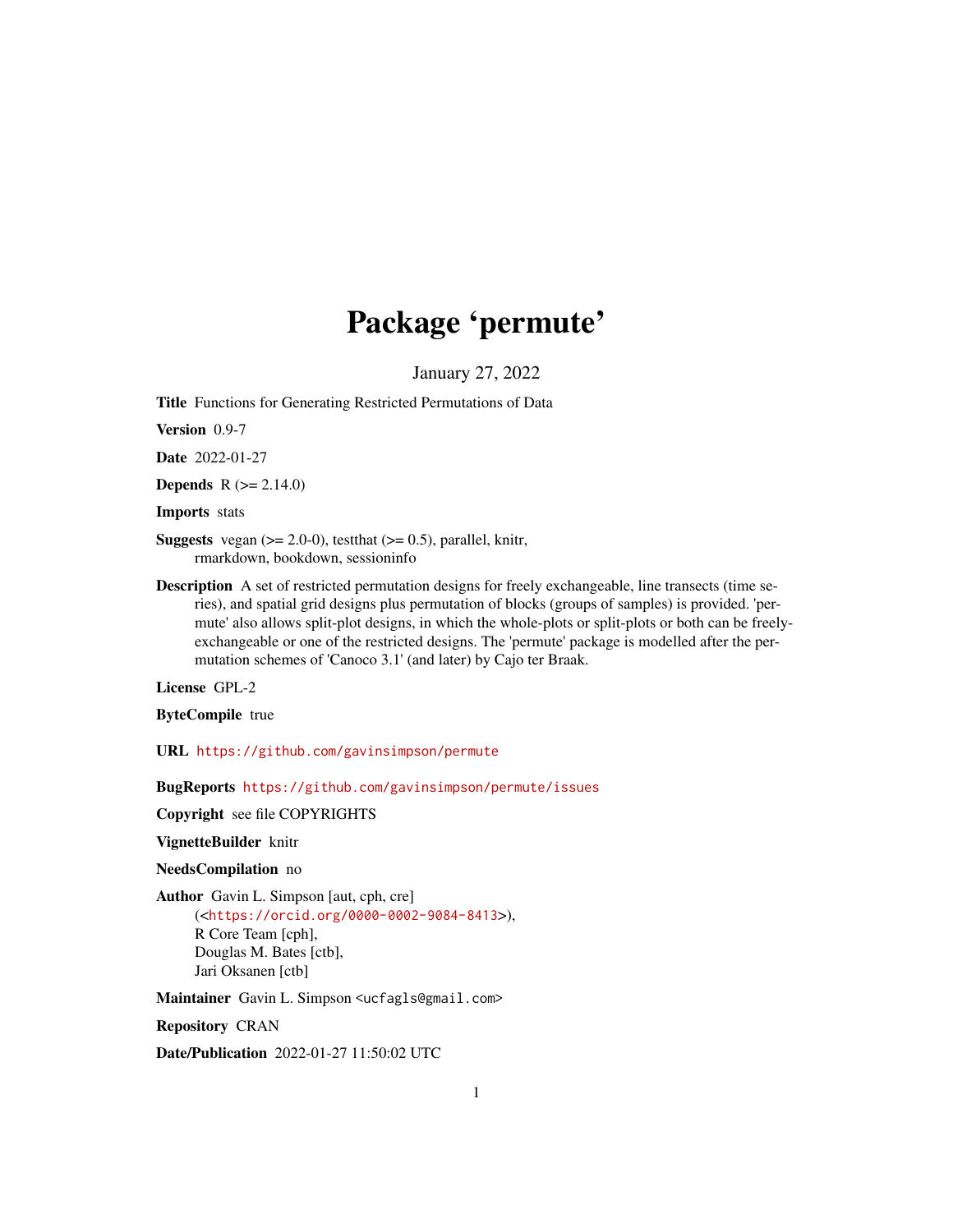# <span id="page-1-0"></span>R topics documented:

| Index | 28 |
|-------|----|
|       |    |
|       |    |
|       |    |
|       |    |
|       |    |
|       |    |
|       |    |
|       |    |
|       |    |
|       |    |
|       |    |
|       |    |

<span id="page-1-1"></span>allPerms *Complete enumeration of all possible permutations*

# Description

allPerms is a utility function to return the set of permutations for a given R object and a specified permutation design.

# Usage

 $allPerms(n, control = how(), check = TRUE)$ 

## S3 method for class 'allPerms' summary(object, ...) ## S3 method for class 'allPerms'

as.matrix $(x, \ldots)$ 

as.allPerms(object, control)

# Arguments

| n       | the number of observations or an 'object' from which the number of observa-<br>tions can be determined via getNumObs.                                  |
|---------|--------------------------------------------------------------------------------------------------------------------------------------------------------|
| control | a list of control values describing properties of the permutation design, as re-<br>turned by a call to how.                                           |
| check   | logical; should all Perms check the design? The default is to check, but this can<br>be skipped, for example if a function checked the design earlier. |
| object  | for summary.allPerms, an object of class "allPerms". For as.allPerms a<br>matrix or something that can be coerced to a matrix by as matrix.            |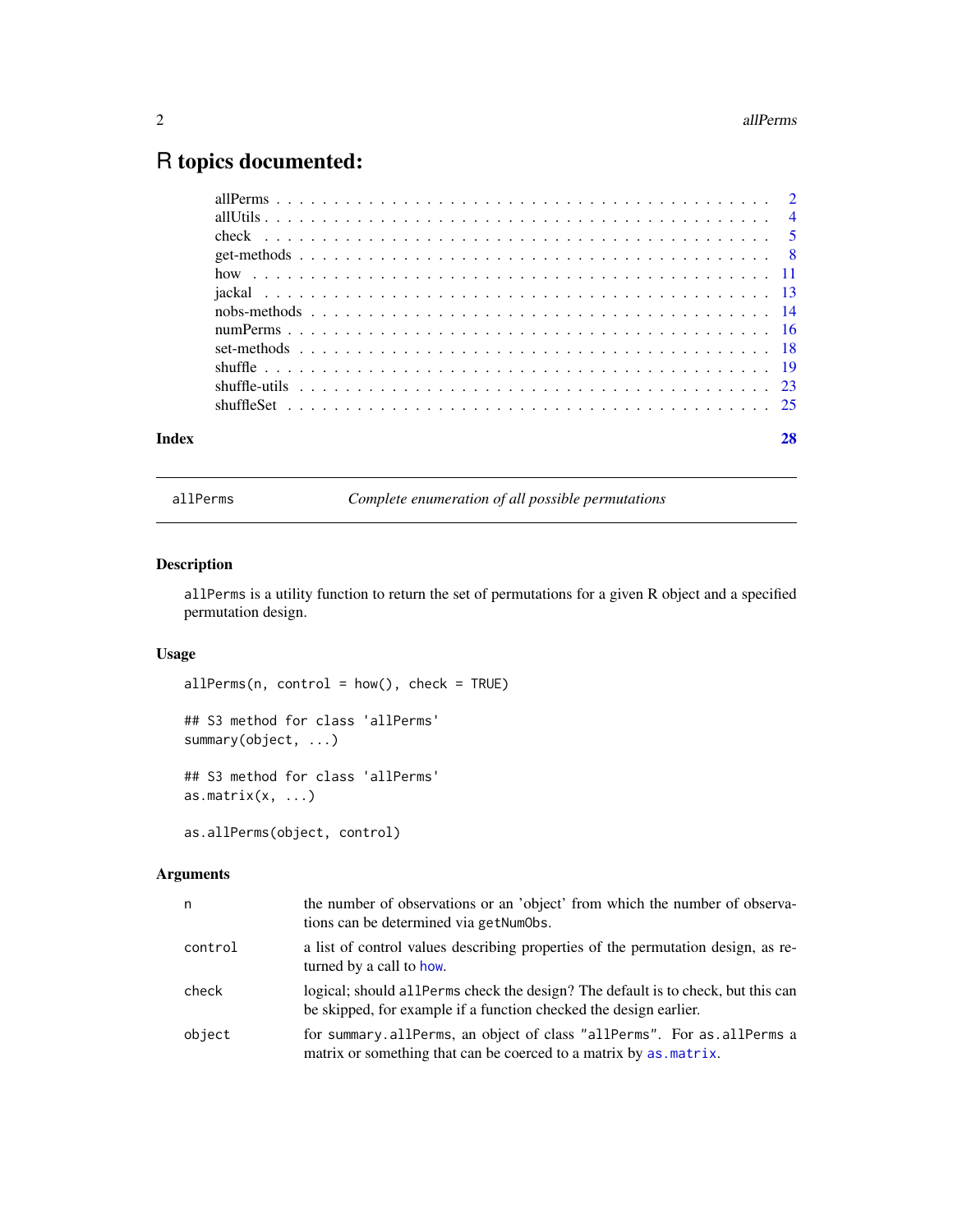# <span id="page-2-0"></span>allPerms 3

| $\cdots$ | arguments to other methods.                             |
|----------|---------------------------------------------------------|
|          | an object of class "allPerms", as returned by allPerms. |

# Details

Function allPerms enumerates all possible permutations for the number of observations and the selected permutation scheme. It has [print](#page-0-0) and [summary](#page-0-0) methods. allPerms returns a matrix containing all possible permutations, possibly containing the observed ordering (if argument observed is TRUE). The rows of this matrix are the various permutations and the columns reflect the number of samples.

With free permutation designs, and restricted permutation schemes with large numbers of observations, there are a potentially huge number of possible permutations of the samples. It would be inefficient, not to mention incredibly time consuming, to enumerate them all. Storing all possible permutations would also become problematic in such cases. To control this and guard against trying to evaluate too large a number of permutations, if the number of possible permutations is larger than getMaxperm(control), allPerms exits with an error.

The as.matrix method sets the control and seed attributes to NULL and removes the "permutationMatrix" class, resulting in a standard matrix object.

# Value

For allPerms, and object of class "allPerms", a matrix whose rows are the set of all possible permutations for the supplies number of observations and permutation scheme selected. The matrix has two additional attributes control and observed. Attribute control contains the argument control (possibly updated via check). Attribute observed contains argument observed.

#### Warning

If permuting the strata themselves, a balanced design is required (the same number of observations in each level of strata. This is common to all functions in the package.

# Author(s)

Gavin Simpson

# Examples

```
## allPerms can work with a vector
vec < - c(3, 4, 5)allPerms(vec) ## free permutation
```

```
## enumerate all possible permutations for a more complicated
## design
fac \leftarrow gl(2, 6)ctrl <- how(within = Within(type = "grid", mirror = FALSE,
                            constant = TRUE, nrow = 3, ncol = 2),
            plots = Plots(strata = fac))
Nobs <- length(fac)
numPerms(seq_len(Nobs), control = ctrl) ## 6
(tmp <- allPerms(Nobs, control = update(ctrl, observed = TRUE)))
```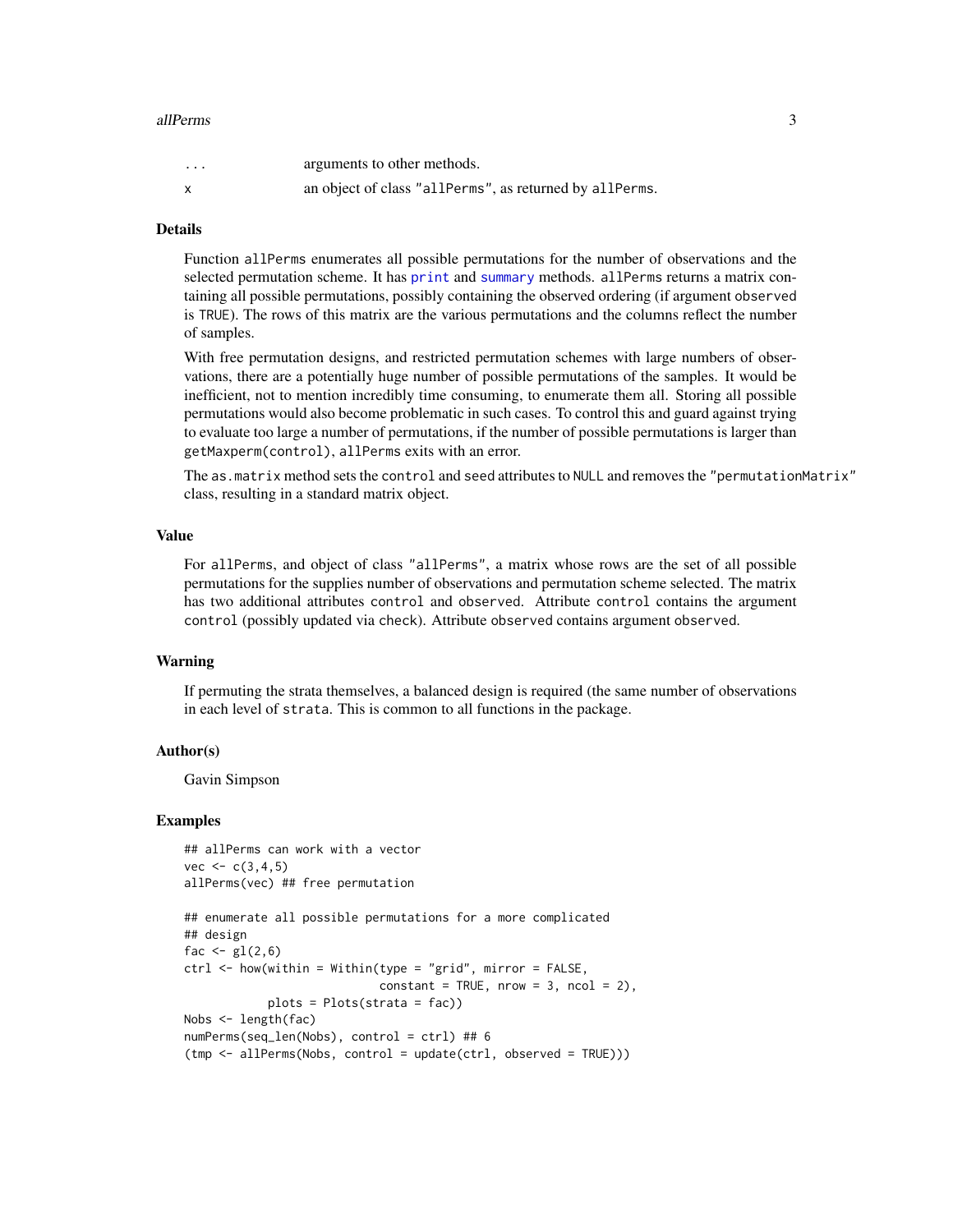#### <span id="page-3-0"></span>4 all the contract of the contract of the contract of the contract of the contract of the contract of the contract of the contract of the contract of the contract of the contract of the contract of the contract of the cont

```
(tmp2 <- allPerms(Nobs, control = ctrl))
## turn on mirroring
##ctrl$within$mirror <- TRUE
ctrl <- update(ctrl, within = update(getWithin(ctrl), mirror = TRUE))
numPerms(seq_len(Nobs), control = ctrl)
(tmp3 <- allPerms(Nobs, control = update(ctrl, observed = TRUE)))
(tmp4 <- allPerms(Nobs, control = ctrl))
## prints out details of the permutation scheme as
## well as the matrix of permutations
summary(tmp3)
summary(tmp4)
```
allUtils *Utility functions for complete enumeration of all possible permutations*

# Description

Utility functions to return the set of all permutations under different designs. For most practical applications, i.e. to combine designs permuting blocks and/or within blocks function [allPerms](#page-1-1) will be required.

#### Usage

```
allFree(n, v = seq\_len(n))allSeries(n, nperms, mirror = FALSE)
allGrid(n, nperms, nr, nc, mirror, constant)
allStrata(n, control)
```
# Arguments

| n            | the number of observations.                                                                                  |
|--------------|--------------------------------------------------------------------------------------------------------------|
| $\mathsf{V}$ | numeric; vector of indices. Default is 1:n.                                                                  |
| nperms       | numeric; number of possible permutations.                                                                    |
| mirror       | logical; mirroring of permutations allowed?                                                                  |
| nr, nc       | integer; number of rows and columns of grid designs.                                                         |
| constant     | logical; same permutation within each block?                                                                 |
| control      | a list of control values describing properties of the permutation design, as re-<br>turned by a call to how. |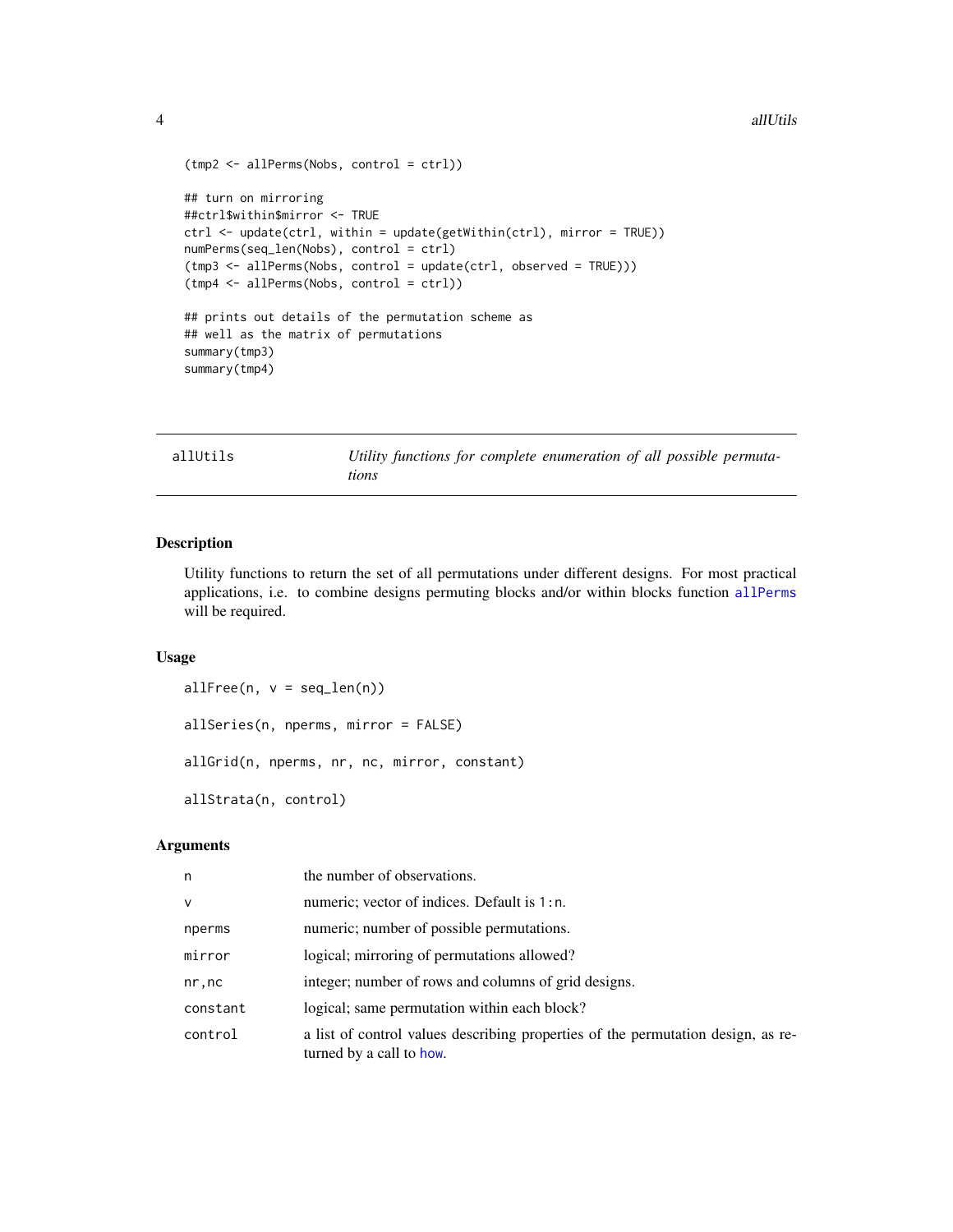#### <span id="page-4-0"></span>check 5

# Details

These are utility functions and aren't designed for casual use. [allPerms](#page-1-1) should be used instead. Details on usage of these functions can be found in [allPerms](#page-1-1).

# Value

A matrix of all possible permutations of n observations or of v, given the provided options.

# Author(s)

Gavin Simpson

<span id="page-4-2"></span>check *Utility functions for permutation schemes*

# <span id="page-4-1"></span>Description

check provides checking of permutation schemes for validity. permuplot produces a graphical representation of the selected permutation design.

# Usage

```
check(object, control = how(), quietly = FALSE)## S3 method for class 'check'
summary(object, ...)
```
# **Arguments**

| object    | an R object. See Details for a complete description, especially for numPerms.<br>For summary, check an object of class "check". |
|-----------|---------------------------------------------------------------------------------------------------------------------------------|
| control   | a list of control values describing properties of the permutation design, as re-<br>turned by a call to how.                    |
| quietly   | logical; should messages by suppressed?                                                                                         |
| $\ddotsc$ | arguments to other methods.                                                                                                     |

# Details

check is a utility functions for working with the new permutation schemes available in [shuffle](#page-18-1).

check is used to check the current permutation schemes against the object to which it will be applied. It calculates the maximum number of possible permutations for the number of observations in object and the permutation scheme described by control. The returned object contains component control, an object of class "how" suitably modified if check identifies a problem.

The main problem is requesting more permutations than is possible with the number of observations and the permutation design. In such cases, nperm is reduced to equal the number of possible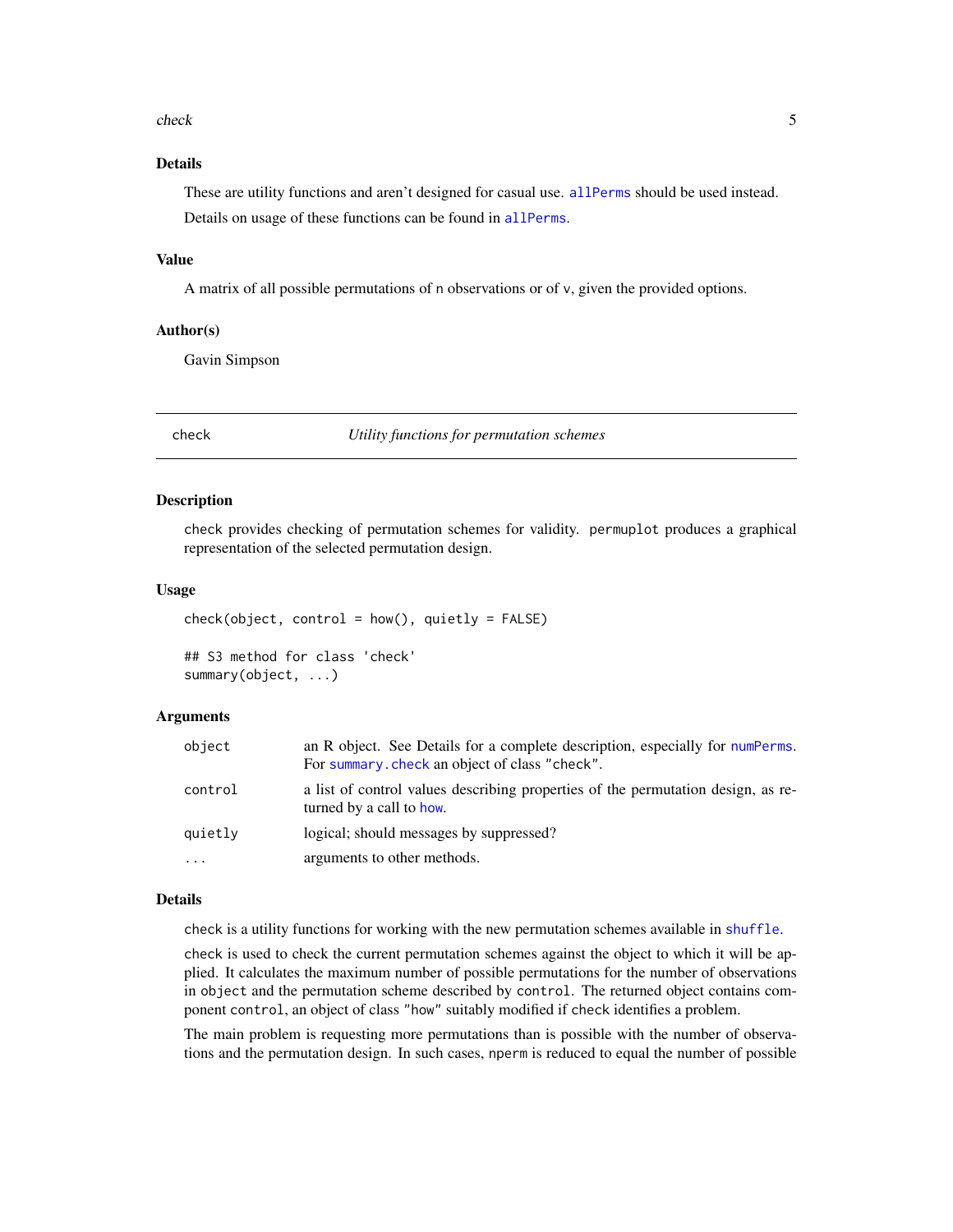<span id="page-5-0"></span>permutations, and complete enumeration of all permutations is turned on (control\$complete is set to TRUE).

Alternatively, if the number of possible permutations is low, and less than control\$minperm, it is better to enumerate all possible permutations, and as such complete enumeration of all permutations is turned on (control\$complete is set to TRUE). This guarantees that permutations are all unique and there are no duplicates.

# Value

For check a list containing the maximum number of permutations possible and an object of class ["how"](#page-10-1).

# Author(s)

Gavin L. Simpson

#### See Also

[shuffle](#page-18-1) and [how](#page-10-1).

# Examples

```
## only run this example if vegan is available
if (suppressPackageStartupMessages(require("vegan"))) {
   ## use example data from ?pyrifos in package vegan
   example(pyrifos)
```
## Demonstrate the maximum number of permutations for the pyrifos data ## under a series of permutation schemes

```
## no restrictions - lots of perms
CONTROL < - \hbox{how}(within = Within(type = "free"))(check1 <- check(pyrifos, CONTROL))
## summary(check1)
```

```
## no strata but data are series with no mirroring, so 132 permutations
CONTROL <- how(within = Within(type = "series", mirror = FALSE))
check(pyrifos, CONTROL)
```

```
## no strata but data are series with mirroring, so 264 permutations
CONTROL < - \hbox{how} (within = Within (type = "series", mirror = TRUE))check(pyrifos, control = CONTROL)
```

```
## unrestricted within strata
check(pyrifos, control = how(plots = Plots(strata = ditch),
              within = Within(type = "free")))
```

```
## time series within strata, no mirroring
check(pyrifos,
     control = how(plots = Plots(strata = ditch),
     within = Within(type = "series", mirror = FALSE)))
```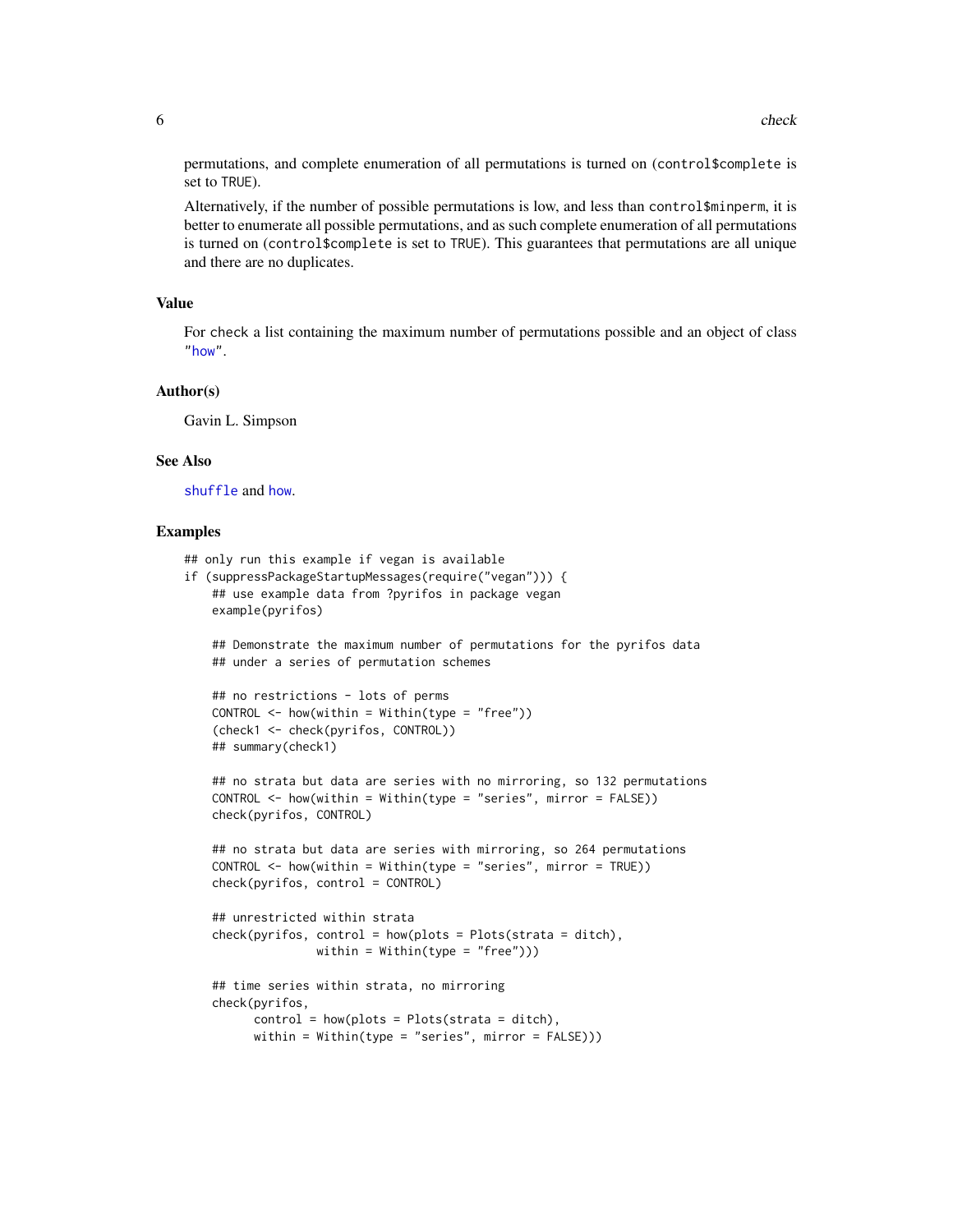#### check 7

```
## time series within strata, with mirroring
    check(pyrifos,
          control = how(plots = Plots(strata = ditch),
          within = Within(type = "series", mirror = TRUE))
    ## time series within strata, no mirroring, same permutation
    ## within strata
    check(pyrifos,
          control = how(plots = Plots(strata = dict),within = Within(type = "series", constant = TRUE))
    ## time series within strata, with mirroring, same permutation
    ## within strata
    check(pyrifos,
          control = how(plots = Plots(strata = ditch),within = Within(type = "series", mirror = TRUE,
          constant = TRUE)))
    ## permute strata
    check(pyrifos, how(plots = Plots(strata = ditch, type = "free"),within = Within(type = "none"))}
## this should also also for arbitrary vectors
vec1 <- check(1:100)
vec2 <- check(1:100, how())
all.equal(vec1, vec2)
vec3 \leq check(1:100, how(within = Within(type = "series")))
all.equal(100, vec3$n)
vec4 <- check(1:100, how(within = Within(type= "series", mirror = TRUE)))
all.equal(vec4$n, 200)
## enumerate all possible permutations
fac \leftarrow gl(2, 6)ctrl \leftarrow \text{how(plots = Plots(strata = fac)},
            within = Within(type = "grid", mirror = FALSE,
                            constant = TRUE, nrow = 3, ncol = 2)check(1:12, ctrl)
numPerms(1:12, control = ctrl)
(tmp <- allPerms(12, control = update(ctrl, observed = TRUE)))
(tmp2 <- allPerms(12, control = ctrl))
## turn on mirroring
ctrl <- update(ctrl, within = update(getWithin(ctrl), mirror = TRUE))
numPerms(1:12, control = ctrl)(tmp3 <- allPerms(12, control = update(ctrl, observed = TRUE)))
(tmp4 \leq allPerms(12, control = ctr1))## prints out details of the permutation scheme as
## well as the matrix of permutations
summary(tmp)
summary(tmp2)
```
## different numbers of observations per level of strata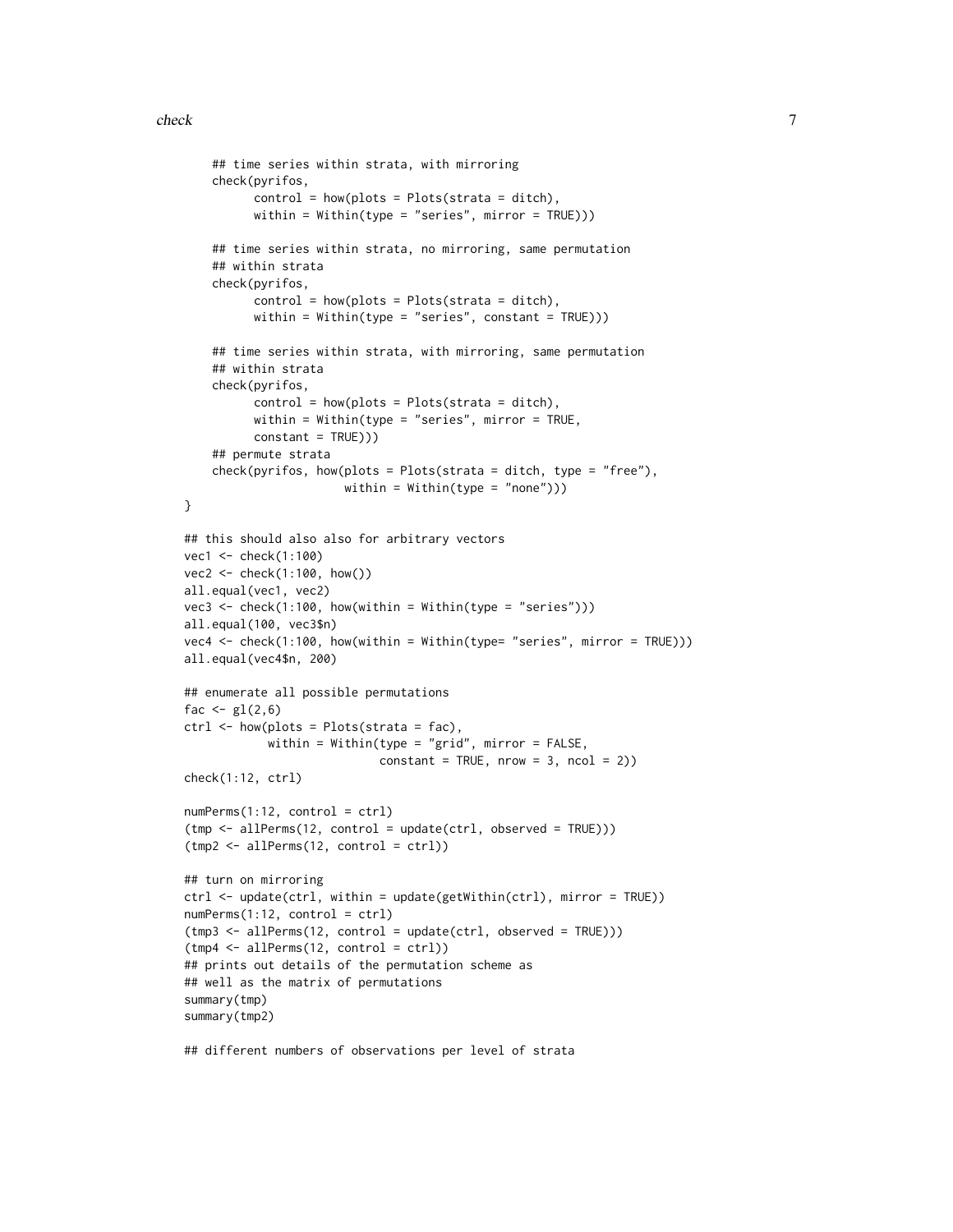```
fac <- factor(rep(1:3, times = c(3,2,2)))
## free permutations in levels of strata
numPerms(7, how(within = Within(type = "free"),
               plots = Plots(strata = fac, type = "none")))
allPerms(7, how (within = Within (type = "free"),plots = Plots(strata = fac)))
## series permutations in levels of strata
ctrl <- how(within = Within(type = "series"), plots = Plots(strata = fac))
numPerms(7, control = ctrl)
allPerms(7, control = ctrl)
```
get-methods *Extractor functions to access components of a permutation design*

# <span id="page-7-1"></span>Description

Simple functions to allow abstracted access to components of a permutation design, for example as returned by [how](#page-10-1). Whilst many of these are very simple index opertations on a list, using these rather than directly accessing that list allows the internal representation of the permutation design to change without breaking code.

#### Usage

```
getAllperms(object, ...)
getBlocks(object, ...)
getComplete(object, ...)
getConstant(object, ...)
getCol(object, ...)
getDim(object, ...)
getMake(object, ...)
getMaxperm(object, ...)
getMinperm(object, ...)
getMirror(object, ...)
getNperm(object, ...)
getObserved(object, ...)
getPlots(object, ...)
getRow(object, ...)
getStrata(object, ...)
getType(object, ...)
getWithin(object, ...)
getControl(object, ...)
getHow(object, ...)
## S3 method for class 'how'
getAllperms(object, ...)
## S3 method for class 'how'
```
<span id="page-7-0"></span>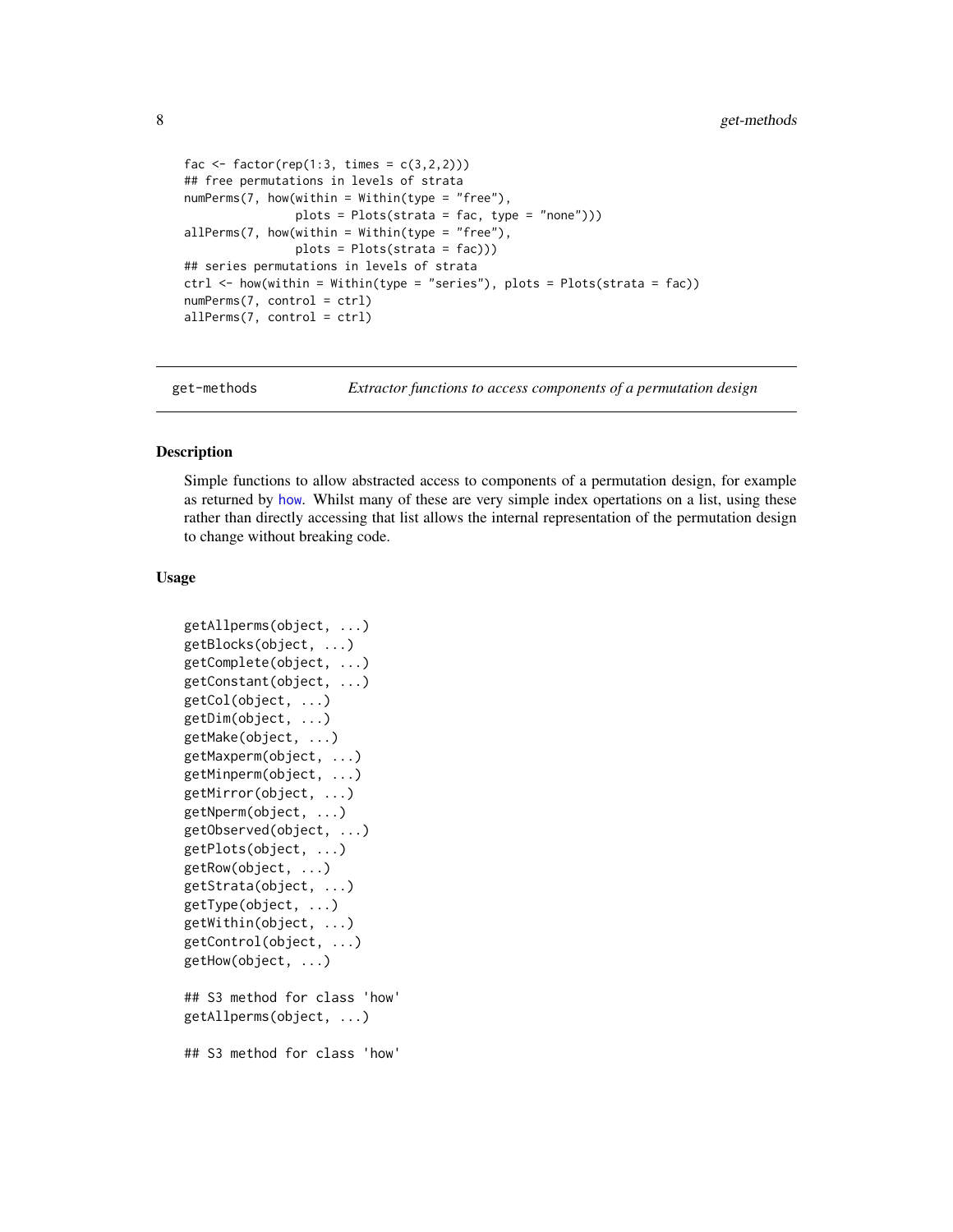# get-methods 9

```
getBlocks(object, ...)
## S3 method for class 'how'
getCol(object, which = c("plots", "within"), ...)## S3 method for class 'Plots'
getCol(object, ...)
## S3 method for class 'Within'
getCol(object, ...)
## S3 method for class 'how'
getComplete(object, ...)
## S3 method for class 'how'
getConstant(object, ...)
## S3 method for class 'Within'
getConstant(object, ...)
## S3 method for class 'how'
getDim(object, which = c("plots", "within"), ...)## S3 method for class 'Plots'
getDim(object, ...)
## S3 method for class 'Within'
getDim(object, ...)
## S3 method for class 'how'
getMake(object, ...)
## S3 method for class 'how'
getMaxperm(object, ...)
## S3 method for class 'how'
getMinperm(object, ...)
## S3 method for class 'how'
getMirror(object, which = c("plots", "within"), ...)## S3 method for class 'Plots'
getMirror(object, ...)
## S3 method for class 'Within'
getMirror(object, ...)
## S3 method for class 'how'
getNperm(object, ...)
## S3 method for class 'how'
getObserved(object, ...)
## S3 method for class 'how'
getPlots(object, ...)
```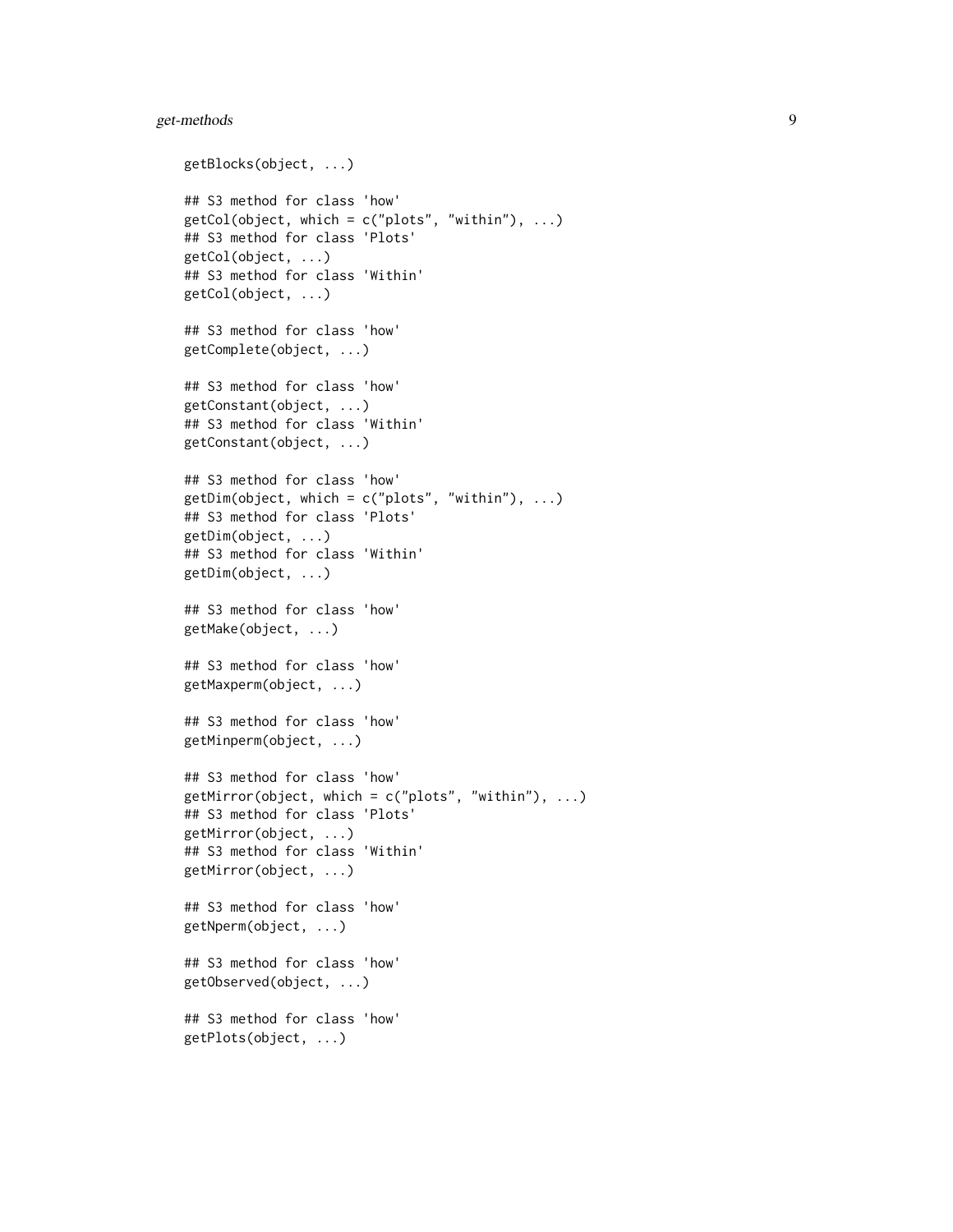```
## S3 method for class 'how'
getRow(object, which = c("plots", "within"), ...)## S3 method for class 'Plots'
getRow(object, ...)
## S3 method for class 'Within'
getRow(object, ...)
## S3 method for class 'how'
getStrata(object, which = c("plots", "blocks"),
         drop = TRUE, ...)## S3 method for class 'Plots'
getStrata(object, drop = TRUE, ...)## S3 method for class 'how'
getType(object, which = c("plots", "within"), ...)
## S3 method for class 'Plots'
getType(object, ...)
## S3 method for class 'Within'
getType(object, ...)
## S3 method for class 'how'
getWithin(object, ...)
## S3 method for class 'allPerms'
getControl(object, ...)
```
# Arguments

| object | An R object to dispatch on.                                       |
|--------|-------------------------------------------------------------------|
| which  | character; which level of restriction to extract information for. |
| drop   | logical; should un-used factor levels be dropped?                 |
|        | Arguments passed on to other methods.                             |

# Details

These are extractor functions for working with permutation design objects created by [how](#page-10-1). They should be used in preference to directly subsetting the permutation design in case the internal structure of object changes as permute is developed.

getHow is an alias for getControl; specific methods are implemented for getControl if you are debugging.

# Value

These are simple extractor functions and return the contents of the corresponding components of object.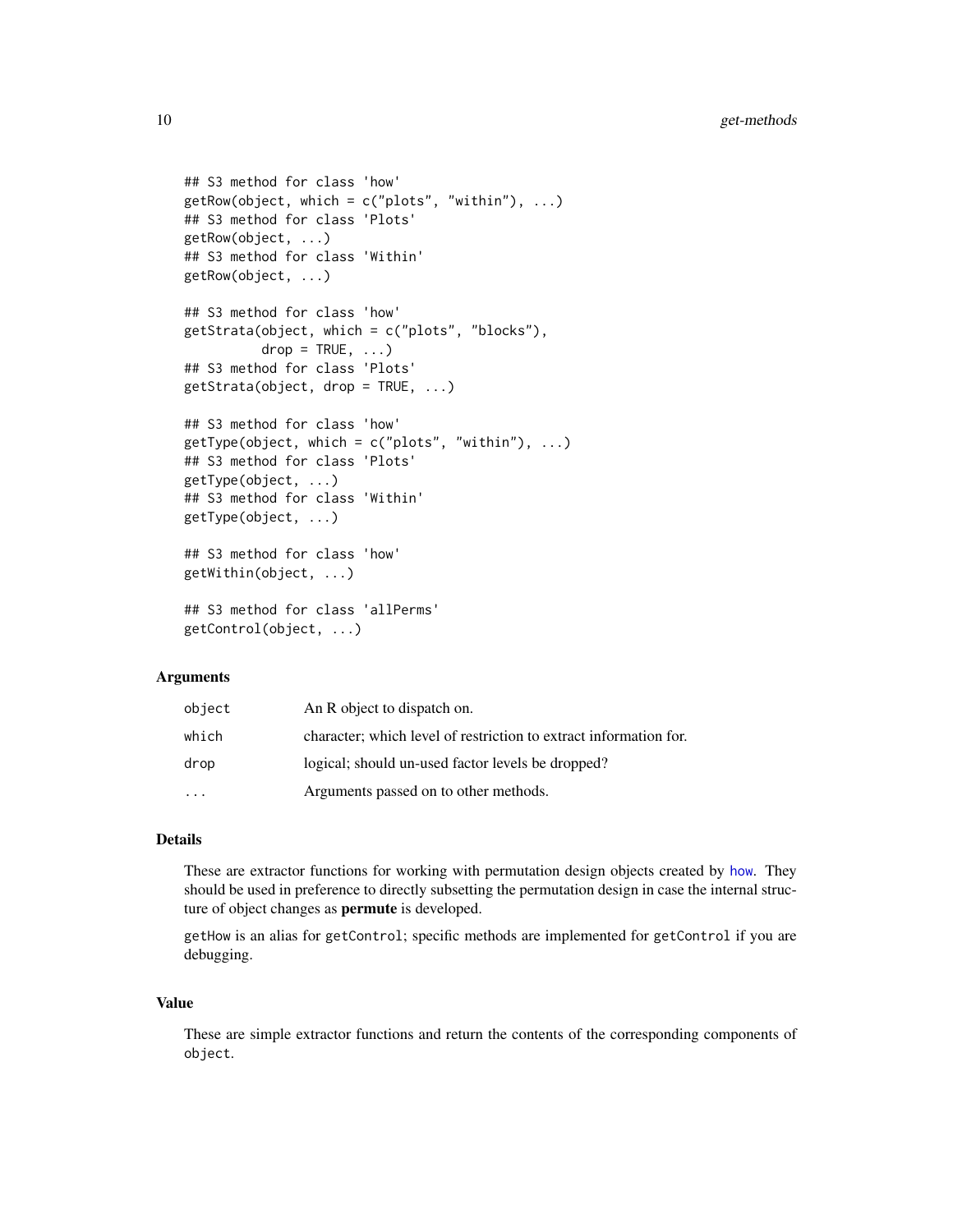<span id="page-10-0"></span>how the contract of the contract of the contract of the contract of the contract of the contract of the contract of the contract of the contract of the contract of the contract of the contract of the contract of the contra

# Author(s)

Gavin Simpson

# See Also

[check](#page-4-2), a utility function for checking permutation scheme described by [how](#page-10-1).

# Examples

```
## extract components from a "how" object
hh \le how()
getWithin(hh)
getNperm(hh)
```
<span id="page-10-1"></span>how *How to define a permutation design?*

### <span id="page-10-2"></span>Description

Utility functions to describe unrestricted and restricted permutation designs for time series, line transects, spatial grids and blocking factors.

# Usage

```
how(within = Within(), plots = Plots(), blocks = NULL,
    nperm = 199, complete = FALSE, maxperm = 9999,
    minperm = 5040, all.perms = NULL, make = TRUE,
    observed = FALSE)
Within(type = c("free","series","grid","none"),
       constant = FALSE, mirror = FALSE,
       ncol = NULL, nrow = NULL)Plots(strata = NULL, type = c("none","free","series","grid"),
      mirror = FALSE, ncol = NULL, nrow = NULL)
```
# Arguments

within, plots, blocks

|          | Permutation designs for samples within the levels of plots (within), permu-<br>tation of plots themselves, or for the definition of blocking structures which<br>further restrict permutations (blocks), within and plots each require a named |
|----------|------------------------------------------------------------------------------------------------------------------------------------------------------------------------------------------------------------------------------------------------|
|          | list as produced by Within and Plots respectively. blocks takes a factor (or<br>an object coercible to a factor via as factor), the levels of which define the<br>blocking structure.                                                          |
| nperm    | numeric; the number of permutations.                                                                                                                                                                                                           |
| complete | logical; should complete enumeration of all permutations be performed?                                                                                                                                                                         |
|          |                                                                                                                                                                                                                                                |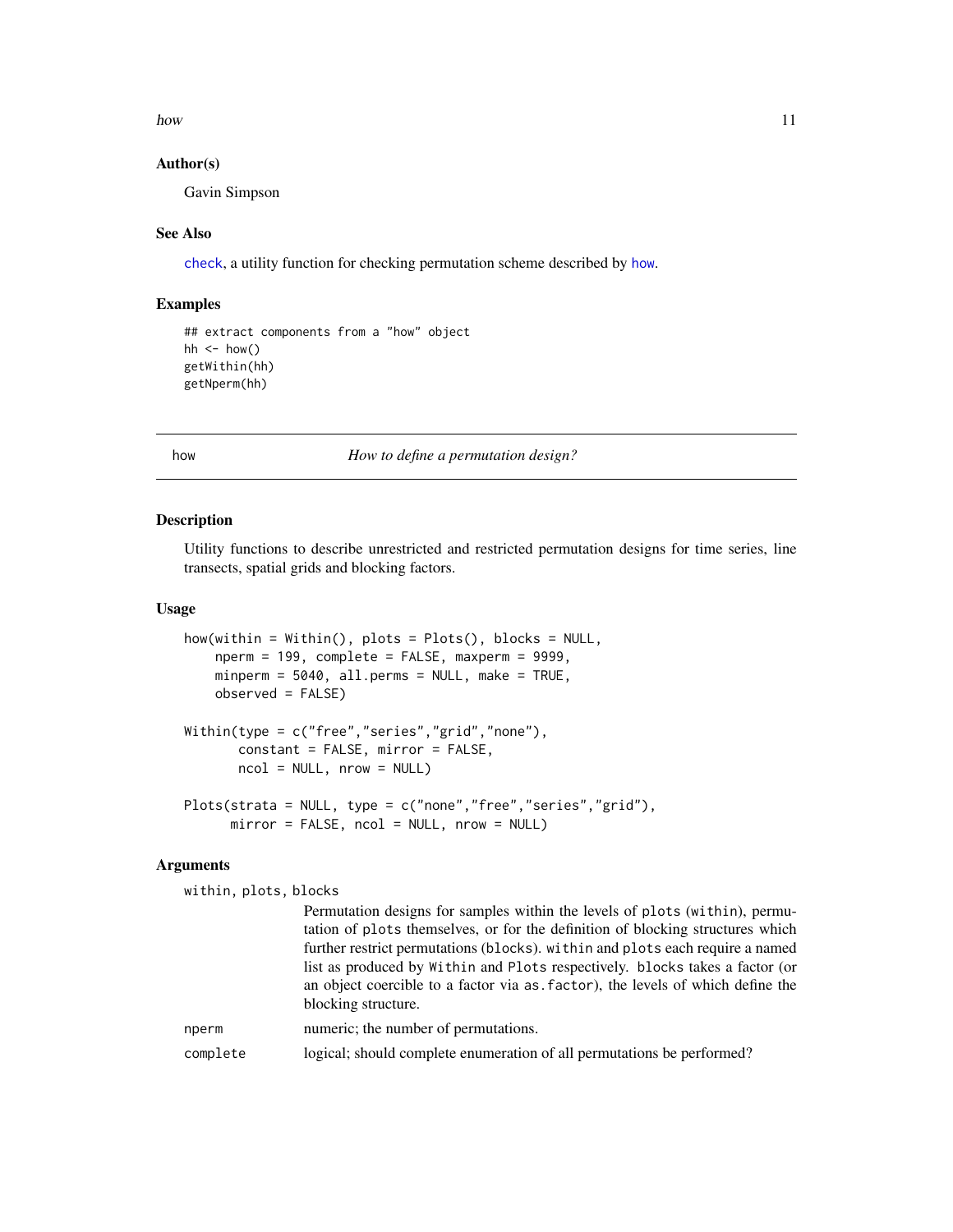<span id="page-11-0"></span>

| type       | character; the type of permutations required. One of "free", "series", "grid"<br>or "none". See Details.                                                                                                                                                                                          |
|------------|---------------------------------------------------------------------------------------------------------------------------------------------------------------------------------------------------------------------------------------------------------------------------------------------------|
| maxperm    | numeric; the maximum number of permutations to perform. Currently unused.                                                                                                                                                                                                                         |
| minperm    | numeric; the lower limit to the number of possible permutations at which com-<br>plete enumeration is performed. When nperm is lower than minperm, sampling<br>is performed from the set of complete permutations to avoid duplicate permuta-<br>tions. See argument complete and Details, below. |
| all.perms  | an object of class all Perms, the result of a call to all Perms.                                                                                                                                                                                                                                  |
| make       | logical; should check generate all possible permutations? Useful if want to<br>check permutation design but not produce the matrix of all permutations, or to<br>circumvent the heuristics governing when complete enumeration is activated.                                                      |
| observed   | logical; should the observed permutation be returned as part of the set of all<br>permutations? Default is FALSE to facilitate usage in higher level functions.                                                                                                                                   |
| constant   | logical; should the same permutation be used within each level of strata? If<br>FALSE a separate, possibly restricted, permutation is produced for each level of<br>strata.                                                                                                                       |
| mirror     | logical; should mirroring of sequences be allowed?                                                                                                                                                                                                                                                |
| ncol, nrow | numeric; the number of columns and rows of samples in the spatial grid respec-<br>tively.                                                                                                                                                                                                         |
| strata     | A factor, or an object that can be coerced to a factor via as . factor, specifying<br>the strata for permutation.                                                                                                                                                                                 |

#### Details

shuffle can generate permutations for a wide range of restricted permutation schemes. A small selection of the available combinations of options is provided in the Examples section below.

Argument type controls how samples are actually permuted; "free" indicates randomization, "series" indicates permutation via cyclic shifts (suitable for evenly-spaced line transect or time series data), "grid" indicates permutation via toroidal shifts (suitable for samples on a regular grid), and "none" indicates no permutation of samples. See the package vignette (browseVignettes("permute")) for additional information on each of these types of permutation.

Argument mirror determines whether grid or series permutations can be mirrored. Consider the sequence 1,2,3,4. The relationship between consecutive observations is preserved if we reverse the sequence to 4,3,2,1. If there is no inherent direction in your experimental design, mirrored permutations can be considered part of the Null model, and as such increase the number of possible permutations. The default is to not use mirroring so you must explicitly turn this on using mirror = TRUE in how.

To permute plots rather than the observations within plots (the levels of strata), use Within(type = "none") and Plots(type = foo), where foo is how you want the plots to be permuted. However, note that the number of observations within each plot **must** be equal!

For some experiments, such as BACI designs, one might wish to use the same permutation within each plot. This is controlled by argument constant. If constant = TRUE then the same permutation will be generated for each level of strata. The default is constant = FALSE.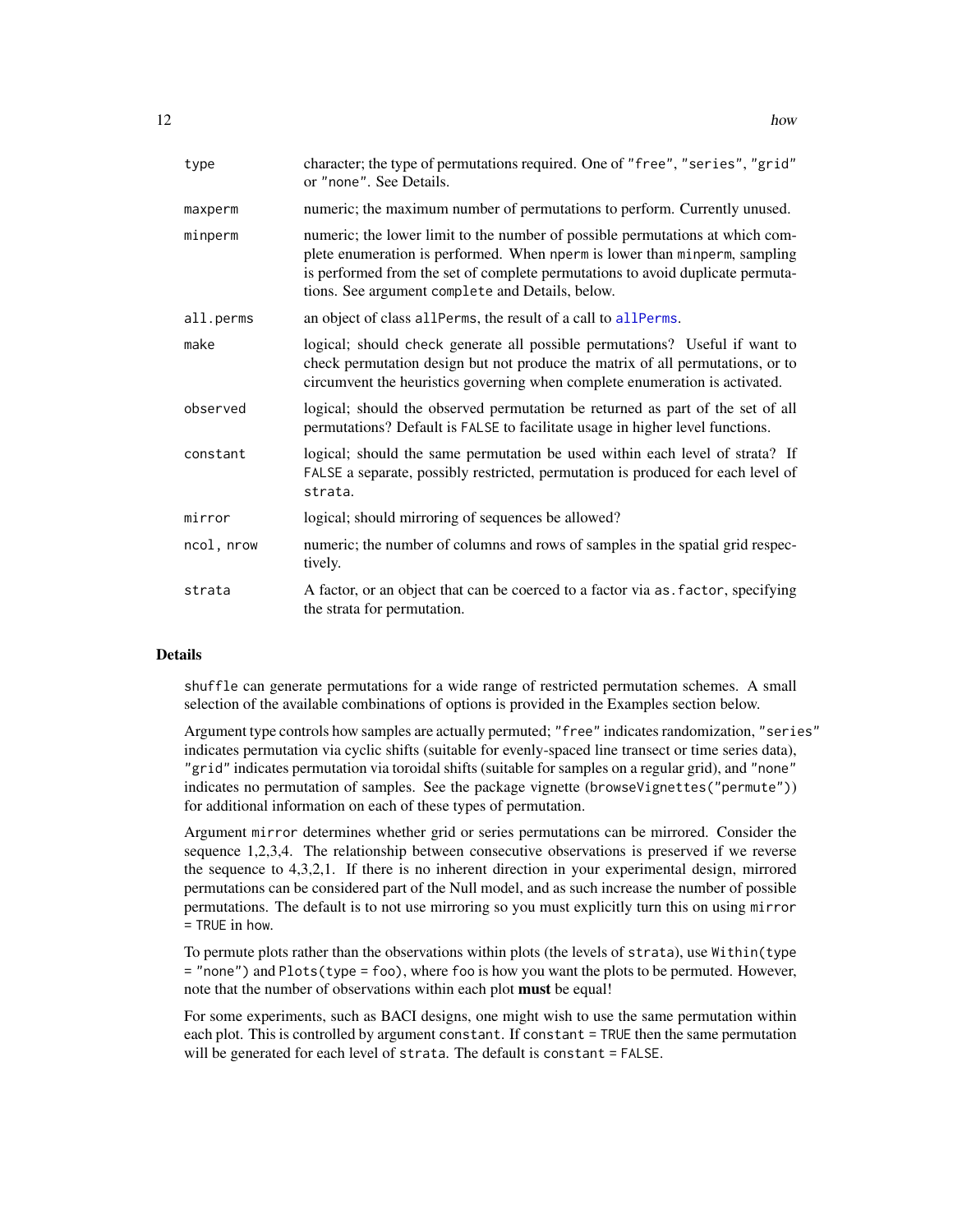<span id="page-12-0"></span>jackal 13

# Value

For how a list with components for each of the possible arguments.

# Author(s)

Gavin Simpson

# References

shuffle() is modelled after the permutation schemes of Canoco 3.1 (ter Braak, 1990); see also Besag & Clifford (1989).

Besag, J. and Clifford, P. (1989) Generalized Monte Carlo significance tests. *Biometrika* 76; 633– 642.

ter Braak, C. J. F. (1990). *Update notes: CANOCO version 3.1*. Wageningen: Agricultural Mathematics Group. (UR).

# See Also

[shuffle](#page-18-1) and [shuffleSet](#page-24-1) for permuting from a design, and [check](#page-4-2), a utility function for checking permutation design described by how.

### Examples

```
## Set up factors for the Plots and Blocks
plts \leftarrow gl(4, 10) ## 4 Plots of 10 samples each
blks \leq gl(2, 20) ## 2 Blocks of 20 samples each
## permutation design
h1 \le -how(within = Within(type = "series", mirror = TRUE),plots = Plots(strata = plts, type = "series"),
          blocks = blks)## The design can be updated...
## ... remove the blocking:
update(h1, blocks = NULL)
## ... or switch the type of shuffling at a level:
#update(h1, plots = update(getPlots(h1), type = "none"))
plots2 <- update(getPlots(h1), type = "none")
update(h1, plots = plots2)
```
jackal *Mandible lengths of male and female golden jackals*

#### Description

Mandible lengths (in mm) for male and female golden jackals (*Canis aureus*) from a collection of specimens in the British Museum of Natural History, London, UK.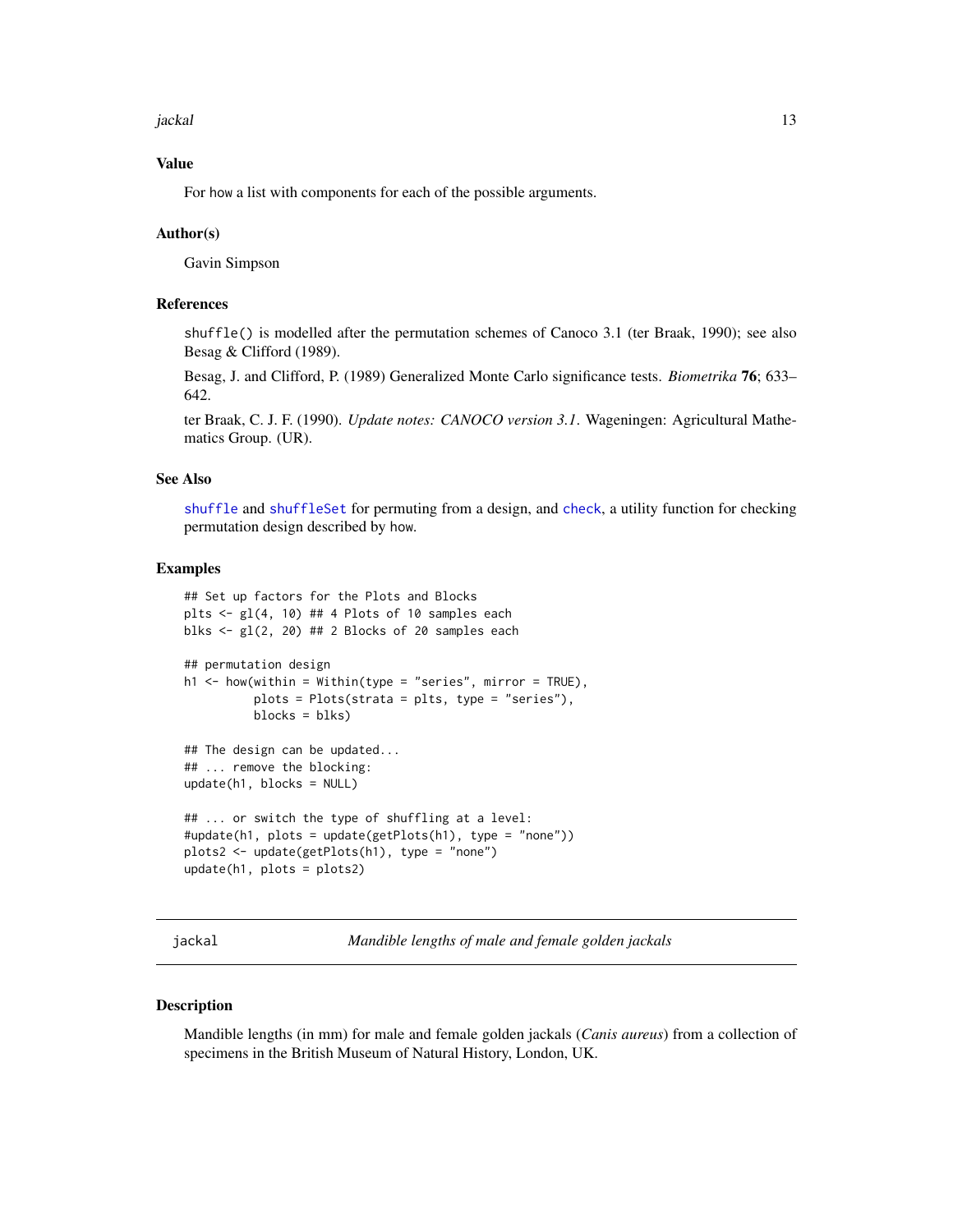#### Usage

data(jackal)

# Format

A data frame with 20 observations on the following 2 variables.

Length a numeric vector

Sex a factor with levels Male Female

# Source

The data were manually transcribed from Manly (2007).

# References

Higham, C.F.W., Kijngam, A., and Manly, B.F.J. (1980) An analysis of prehistoric canid remains from Thailand. *Journal of Archaeological Science* 7:149-165.

Manly, B.F.J. (2007) *Randomization, bootstrap and Monte Carlo methods in biology. Third Edition*. Chapman \& Hall/CRC, Boca Raton.

# Examples

data(jackal) str(jackal)

## boxplot of mandible length vs sex  $plot(Length ~ Sex, data = jack)]$ 

<span id="page-13-1"></span>nobs-methods *Number of observations in a given object*

# Description

[nobs](#page-0-0) is a generic function to return the number of observations from a model. shuffle provides a few methods for other types of data object in R.

#### Usage

## S3 method for class 'numeric' nobs(object, ...) ## S3 method for class 'integer' nobs(object, ...) ## S3 method for class 'matrix'

<span id="page-13-0"></span>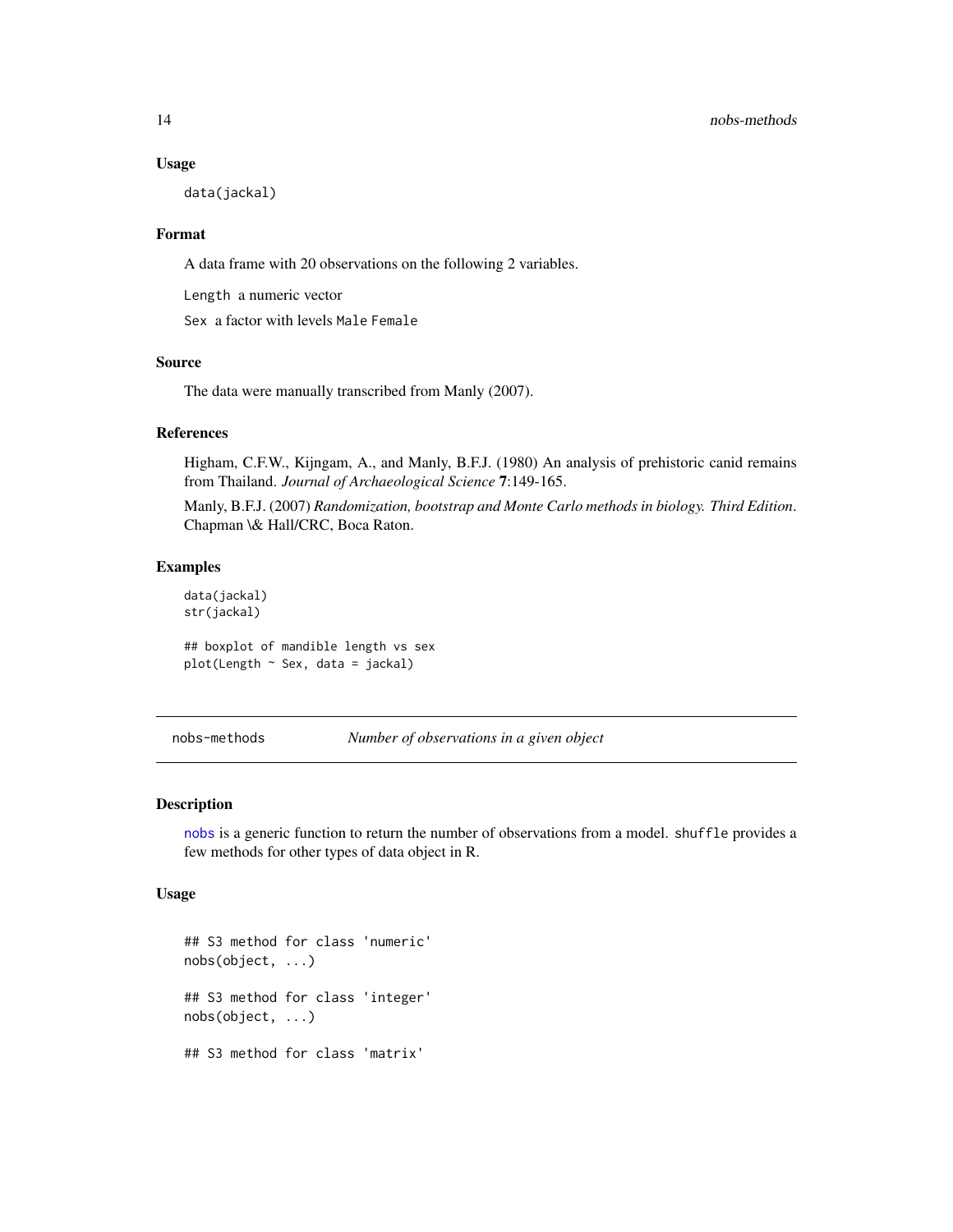# nobs-methods 15

nobs(object, ...) ## S3 method for class 'data.frame' nobs(object, ...) ## S3 method for class 'character' nobs(object, ...) ## S3 method for class 'factor' nobs(object, ...)

# Arguments

| object   | a data frame or matrix, or a numeric, integer, character, or factor vector. |
|----------|-----------------------------------------------------------------------------|
| $\cdots$ | arguments to other methods.                                                 |

# Details

Function nobs is a simple generic function to return the number of observations in a range of R model objects. Methods are provided to work with a variety of R objects.

# Value

The (numeric) number of observations in object.

# Author(s)

Gavin Simpson

# Examples

```
set.seed(1)
## numeric vector
len <- sample(1:10, 1)
v <- as.numeric(sample(1:100, len))
len
obs < -nobs(v)isTRUE(all.equal(len, obs))
## integer
len <- sample(1L:10L, 1)
obs <- nobs(len)
```

```
isTRUE(all.equal(len, obs))
```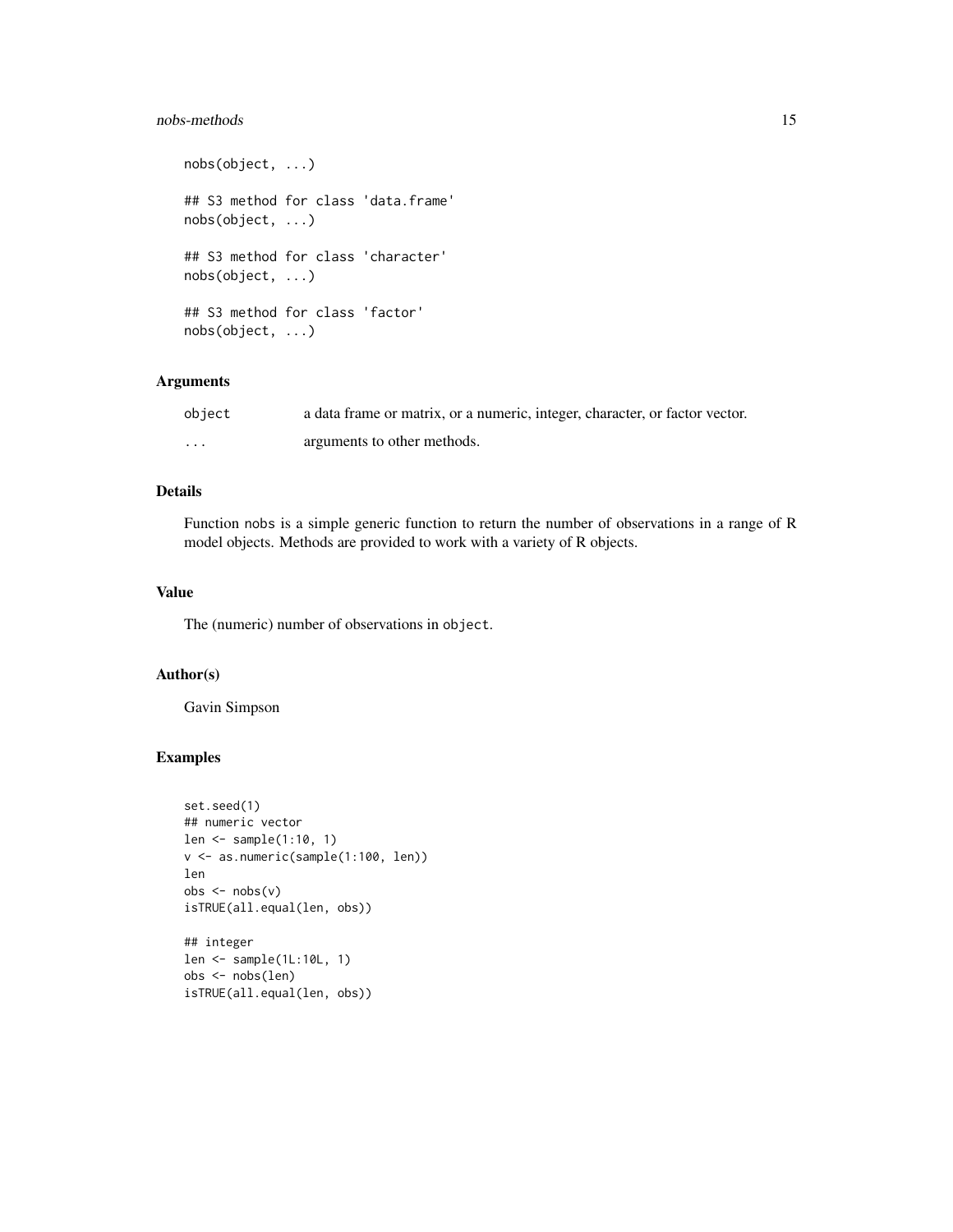<span id="page-15-1"></span><span id="page-15-0"></span>

#### Description

numPerms calculates the maximum number of permutations possible under the current permutation scheme.

# Usage

numPerms(object, control = how())

# Arguments

| object  | any object handled by nobs.                                                      |
|---------|----------------------------------------------------------------------------------|
| control | a list of control values describing properties of the permutation design, as re- |
|         | turned by a call to how.                                                         |

# Details

Function numPerms returns the number of permutations for the passed object and the selected permutation scheme. object can be one of a data frame, matrix, an object for which a scores method exists, or a numeric or integer vector. In the case of a numeric or integer vector, a vector of length 1 can be used and it will be expanded to a vector of length object (i.e., 1:object) before computing the number of permutations. As such, object can be the number of observations not just the object containing the observations.

# Value

The (numeric) number of possible permutations of observations in object.

#### Note

In general, mirroring "series" or "grid" designs doubles or quadruples, respectively, the number of permutations without mirroring (within levels of strata if present). This is not true in two special cases:

- 1. In "grid" designs where the number of columns is equal to 2, and
- 2. In "series" designs where the number of observations in a series is equal to 2.

For example, with 2 observations there are 2 permutations for "series" designs:

- 1. 1-2, and
- 2. 2-1.

If these two permutations were mirrored, we would have:

1. 2-1, and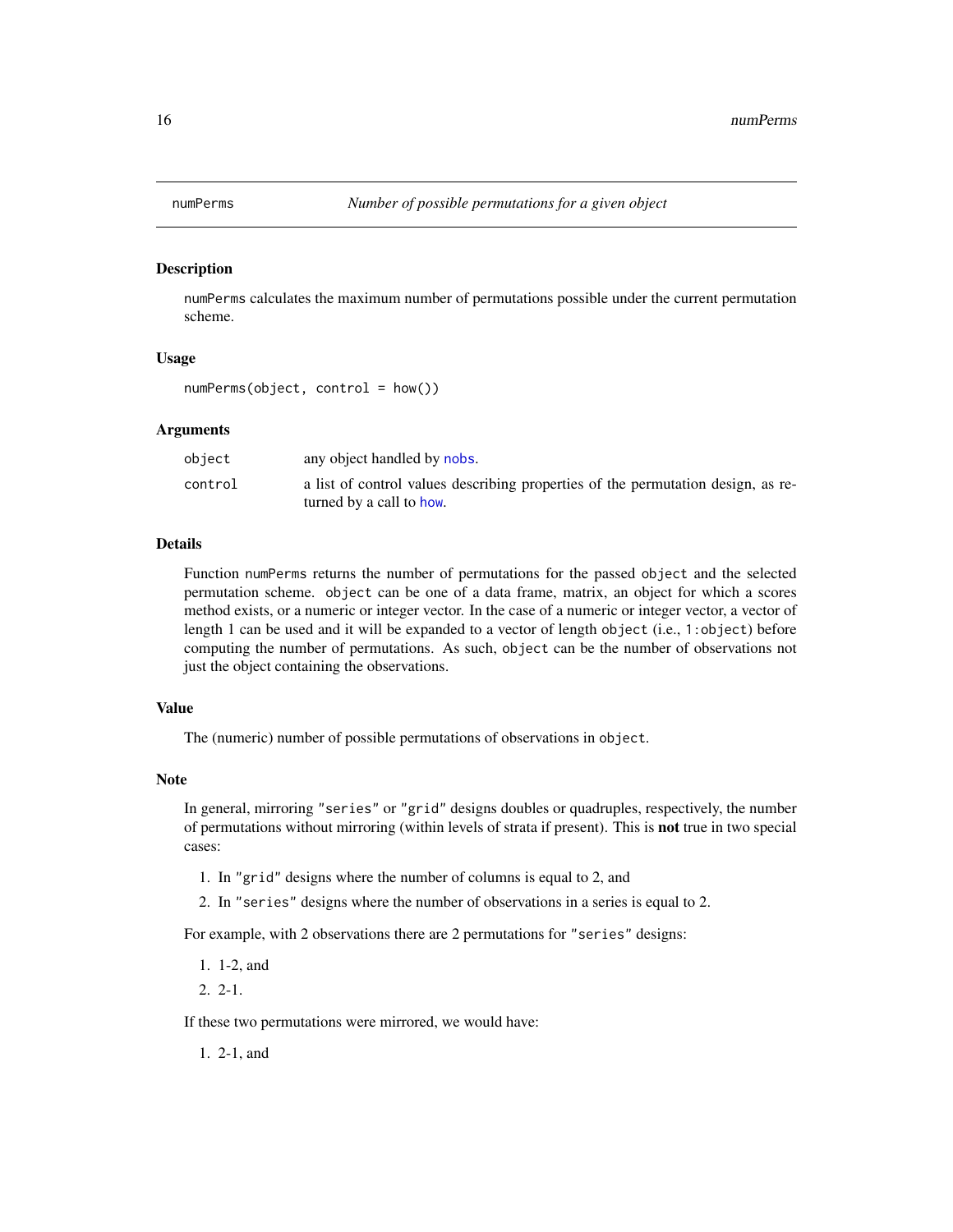#### <span id="page-16-0"></span>numPerms 17

2. 1-2.

It is immediately clear that this is the same set of permutations without mirroring (if one reorders the rows). A similar situation arises in "grid" designs where the number of columns per *grid* is equal to 2. Note that the number of rows per *grid* is not an issue here.

# Author(s)

Gavin Simpson

# See Also

[shuffle](#page-18-1) and [how](#page-10-1). Additional [nobs](#page-0-0) methods are provide, see [nobs-methods](#page-13-1).

#### Examples

```
## permutation design --- see ?how
ctrl <- how() ## defaults to freely exchangeable
## vector input
v <- 1:10
(obs < -nobs(v))numPerms(v, control = ctrl)
## integer input
len <- length(v)
(obs <- nobs(len))
numPerms(len, control = ctrl)
## new design, objects are a time series
ctrl \leftarrow \text{how}(\text{within} = \text{Within}(\text{type} = \text{"series"))numPerms(v, control = ctrl)
## number of permutations possible drastically reduced...
## ...turn on mirroring
ctrl <- how(within = Within(type = "series", mirror = TRUE))
numPerms(v, control = ctrl)
## Try blocking --- 2 groups of 5
bl \leq -\text{numPerms}(v, \text{control} = \text{how}(\text{blocks} = gl(2,5)))bl
## should be same as
p1 \leq -\text{numPerms}(v, \text{ control} = \text{how}( \text{plots} = \text{Plots}(\text{strata} = \text{gl}(2,5))))pl
stopifnot(all.equal(bl, pl))
```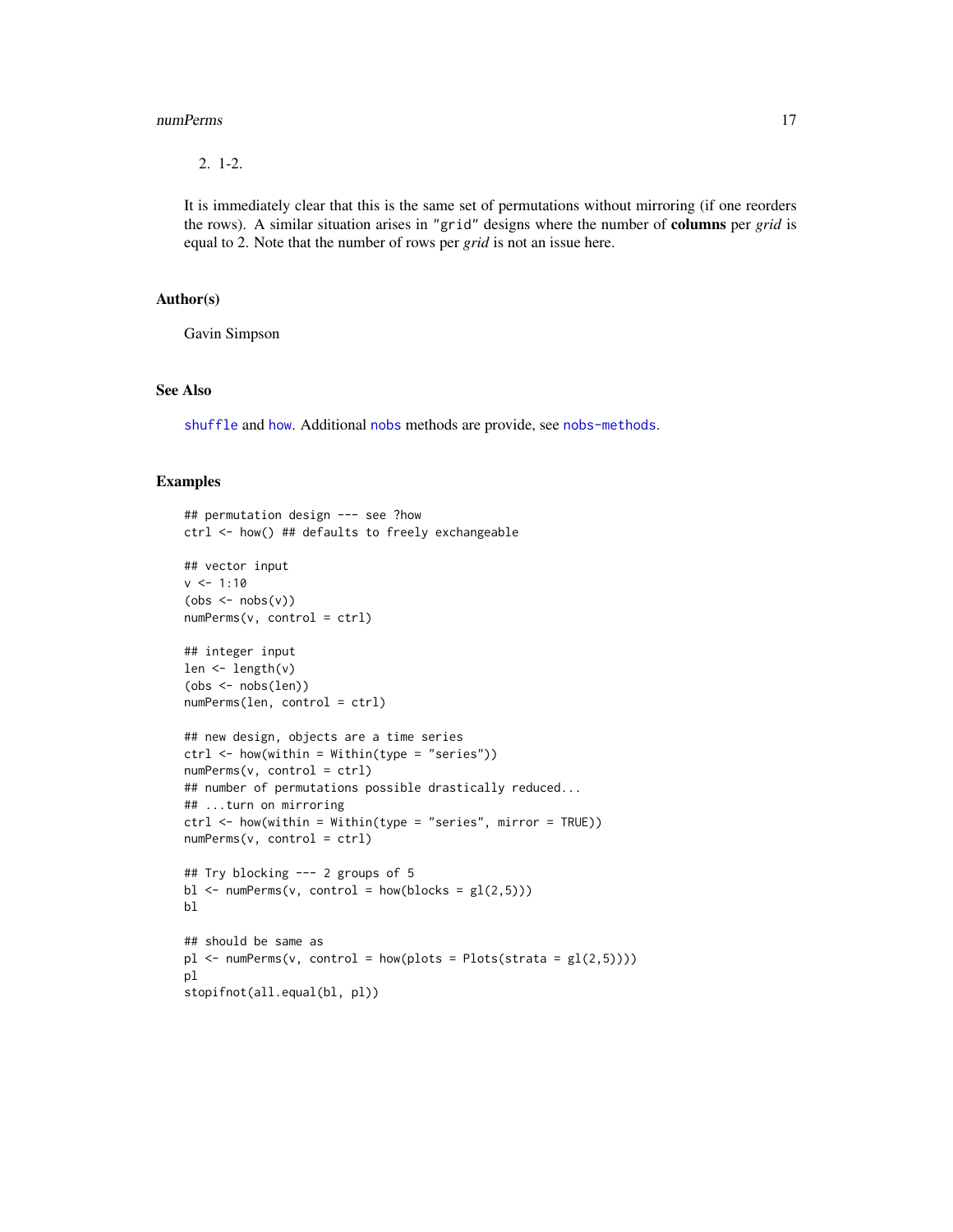# Description

Simple functions to allow abstracted replacement of components of a permutation design, for example as returned by [how](#page-10-1). In addition to performing replacement of components of the list returned by [how](#page-10-1), these replacement function also update the matched calls stored within the list to facilitate the use of [update](#page-0-0) by users.

# Usage

```
setBlocks(object) <- value
setPlots(object) <- value
setWithin(object) <- value
setStrata(object) <- value
setNperm(object) <- value
setAllperms(object) <- value
setMaxperm(object) <- value
setMinperm(object) <- value
setComplete(object) <- value
setMake(object) <- value
setObserved(object) <- value
setRow(object) <- value
setCol(object) <- value
setDim(object) <- value
setType(object) <- value
setMirror(object) <- value
setConstant(object) <- value
```
# Arguments

| object | An R object to dispatch on.   |
|--------|-------------------------------|
| value  | The replacement value/object. |

# Details

These are replacement functions for working with permutation design objects created by [how](#page-10-1). They should be used in preference to directly updating the permutation design in case the internal structure of object changes as **permute** is developed and because the matched call also needs to be [update](#page-0-0)d to facilitate use of update on the [how](#page-10-1) object.

# Value

These replacement functions return object suitably modified.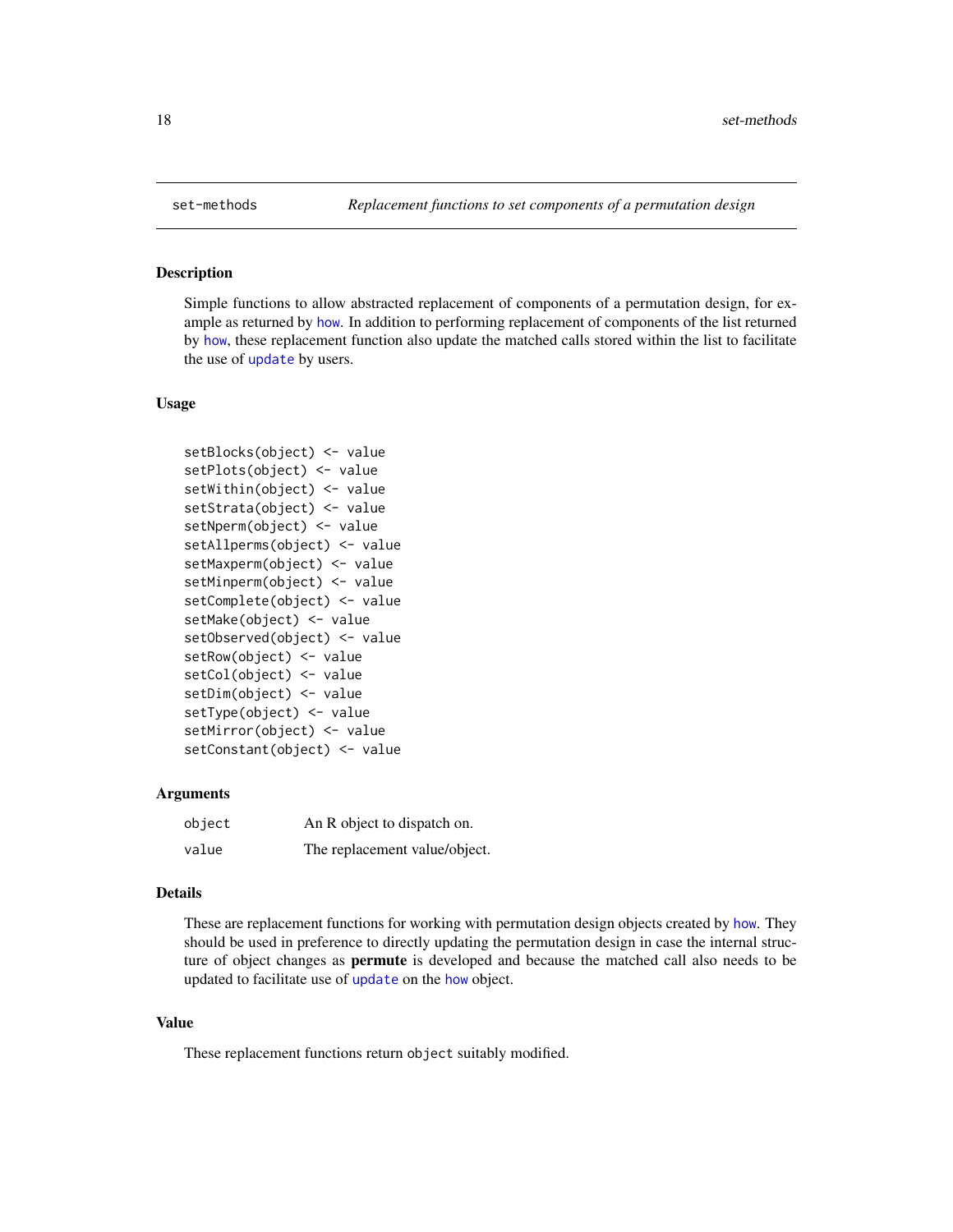# <span id="page-18-0"></span>shuffle that the state of the state of the state of the state of the state of the state of the state of the state of the state of the state of the state of the state of the state of the state of the state of the state of t

# Note

setStrata<- has methods for objects of class "how" and "Plots". The former sets the blocks component of the [how](#page-10-1) object, whilst the latter sets the strata component of the [Plots](#page-10-2) object.

setDim<-, setRow<-, and setCol<- cannot be used on an object of class "how". Instead, extract the Plots or Within components with [getPlots](#page-7-1) or [getWithin](#page-7-1) and alter those components, then use the resulting object to replace the plots or within components using setPlots or setWithin.

# Author(s)

Gavin Simpson

# See Also

[check](#page-4-2), a utility function for checking permutation scheme described by [how](#page-10-1). Comparable extractor functions are also available; see [get-methods](#page-7-2).

# Examples

```
## extract components from a "how" object
hh \le how()
getNperm(hh)
setNperm(hh) <- 999
getNperm(hh)
```
<span id="page-18-1"></span>

#### shuffle *Unrestricted and restricted permutations*

# Description

Unrestricted and restricted permutation designs for time series, line transects, spatial grids and blocking factors.

#### Usage

```
shuffle(n, control = how())
```
permute(i, n, control)

#### Arguments

| n       | numeric; the length of the returned vector of permuted values. Usually the num-<br>ber of observations under consideration. May also be any object that nobs knows<br>about; see nobs-methods. |
|---------|------------------------------------------------------------------------------------------------------------------------------------------------------------------------------------------------|
| control | a list of control values describing properties of the permutation design, as re-<br>turned by a call to how.                                                                                   |
| i       | integer; row of control \$all. perms to return.                                                                                                                                                |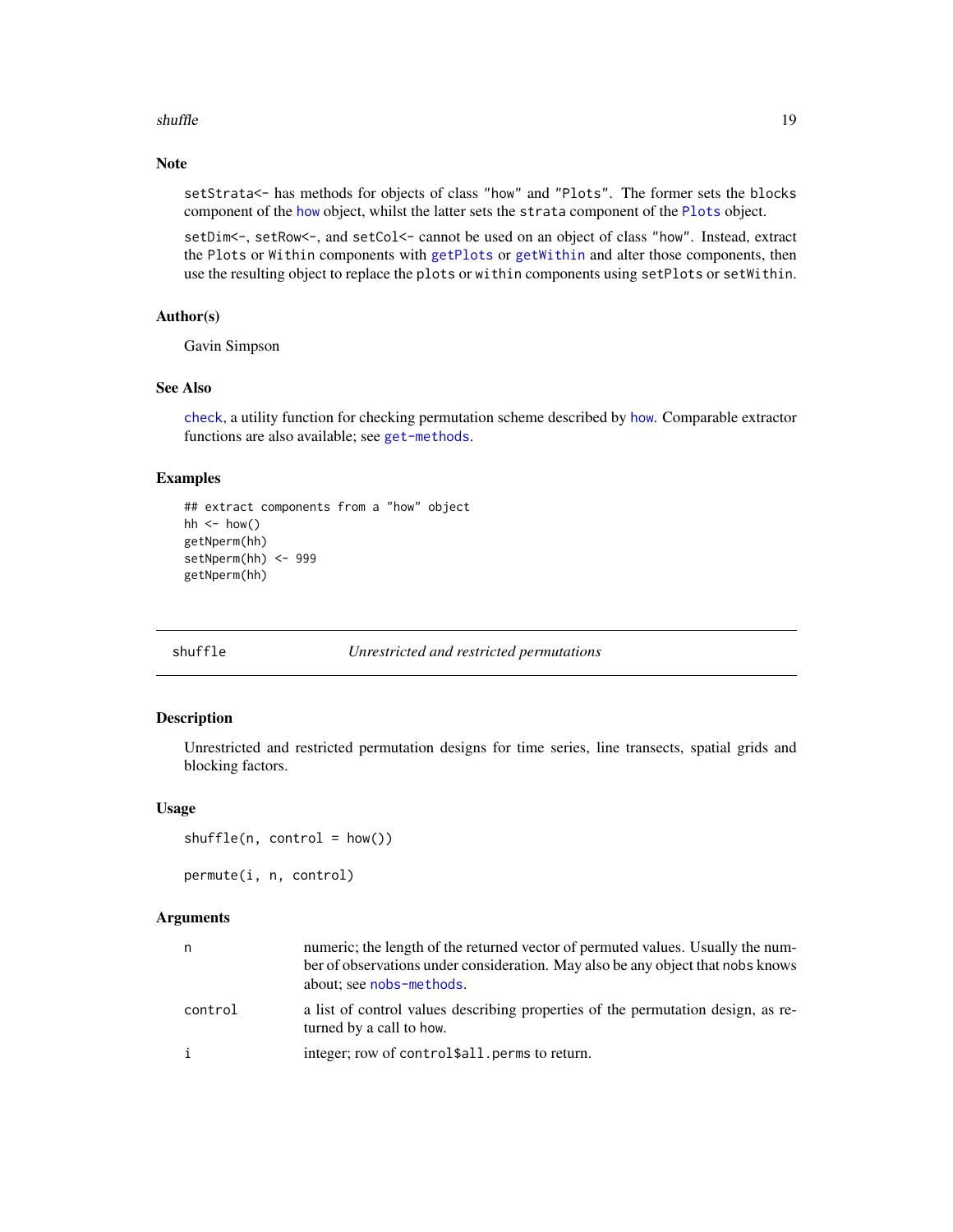# Details

shuffle can generate permutations for a wide range of restricted permutation schemes. A small selection of the available combinations of options is provided in the Examples section below.

permute is a higher level utility function for use in a loop within a function implementing a permutation test. The main purpose of permute is to return the correct permutation in each iteration of the loop, either a random permutation from the current design or the next permutation from control\$all.perms if it is not NULL and control\$complete is TRUE.

# Value

For shuffle a vector of length n containing a permutation of the observations  $1, \ldots$ , n using the permutation scheme described by argument control.

For permute the ith permutation from the set of all permutations, or a random permutation from the design.

#### Author(s)

Gavin Simpson

# References

shuffle() is modelled after the permutation schemes of Canoco 3.1 (ter Braak, 1990); see also Besag & Clifford (1989).

Besag, J. and Clifford, P. (1989) Generalized Monte Carlo significance tests. *Biometrika* 76; 633– 642.

ter Braak, C. J. F. (1990). *Update notes: CANOCO version 3.1*. Wageningen: Agricultural Mathematics Group. (UR).

# See Also

[check](#page-4-2), a utility function for checking permutation scheme described by [how](#page-10-1).

# Examples

```
set.seed(1234)
```
## unrestricted permutations shuffle(20)

```
## observations represent a time series of line transect
CTRL \leq -\hbox{how}(within = Within(type = "series"))
```

```
shuffle(20, control = CTRL)
```

```
## observations represent a time series of line transect
## but with mirroring allowed
CTRL <- how(within = Within(type = "series", mirror = TRUE))
shuffle(20, control = CTRL)
```
<span id="page-19-0"></span>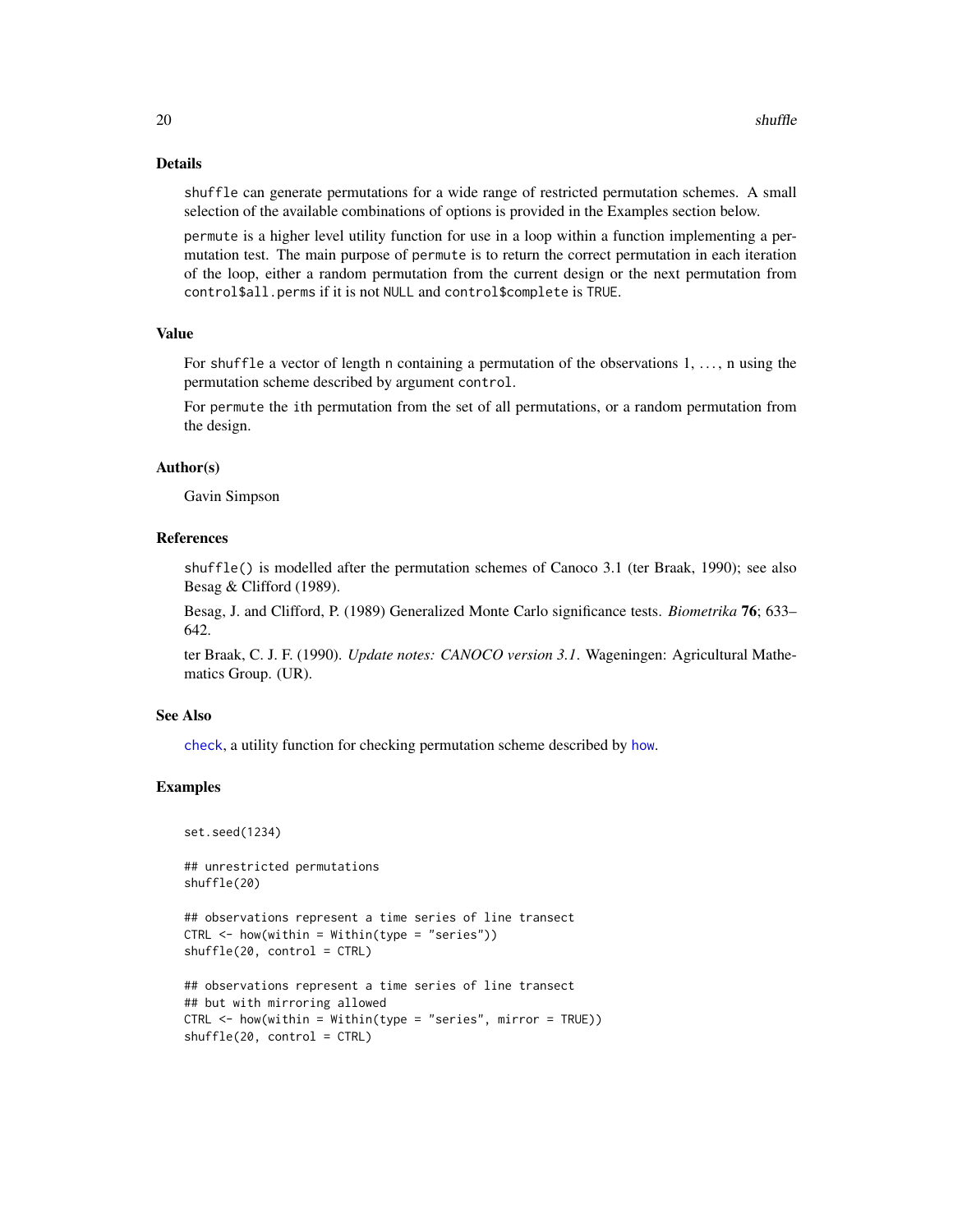```
## observations represent a spatial grid, 5rx4c
nr < - 5nc < -4CTRL \leq how(within = Within(type = "grid", ncol = nc, nrow = nr))
perms <- shuffle(20, control = CTRL)
## view the permutation as a grid
matrix(maxrix(1:20, nrow = nr, ncol = nc)[perms],ncol = nc, nrow = nr)
## random permutations in presence of strata
plots \leq Plots(strata = gl(4, 5))
CTRL <- how(plots = plots, within = Within(type = "free"))
shuffle(20, CTRL)
## as above but same random permutation within strata
CTRL \leq how(plots = plots, within = Within(type = "free",
            constant = TRUE))
shuffle(20, CTRL)
## time series within each level of block
CTRL \leq -\text{how(plots = plots, within = Within(type = "series"))shuffle(20, CTRL)
## as above, but with same permutation for each level
CTRL \leq how(plots = plots, within = Within(type = "series",
            constant = TRUE))
shuffle(20, CTRL)
## spatial grids within each level of block, 4 x (5r x 5c)
nr < - 5nc < -5nb <- 4 ## number of blocks
plots <- Plots(gl(nb, 25))
CTRL \leq -how(plots = plots,within = Within(type = "grid", ncol = nc, nrow = nr))
shuffle(100, CTRL)
## as above, but with same permutation for each level
CTRL <- how(plots = plots,
            within = Within(type = "grid", ncol = nc, nrow = nr,
                            constant = TRUE))
shuffle(100, CTRL)
## permuting levels of plots instead of observations
CTRL \leq how(plots = Plots(gl(4, 5), type = "free"),
            within = Within(type = "none"))
shuffle(20, CTRL)
## permuting levels of plots instead of observations
## but plots represent a time series
CTRL \leq how(plots = Plots(gl(4, 5), type = "series"),
            within = Within(type = "none")shuffle(20, CTRL)
## permuting levels of plots but plots represent a time series
## free permutation within plots
CTRL \leq how(plots = Plots(gl(4, 5), type = "series"),
```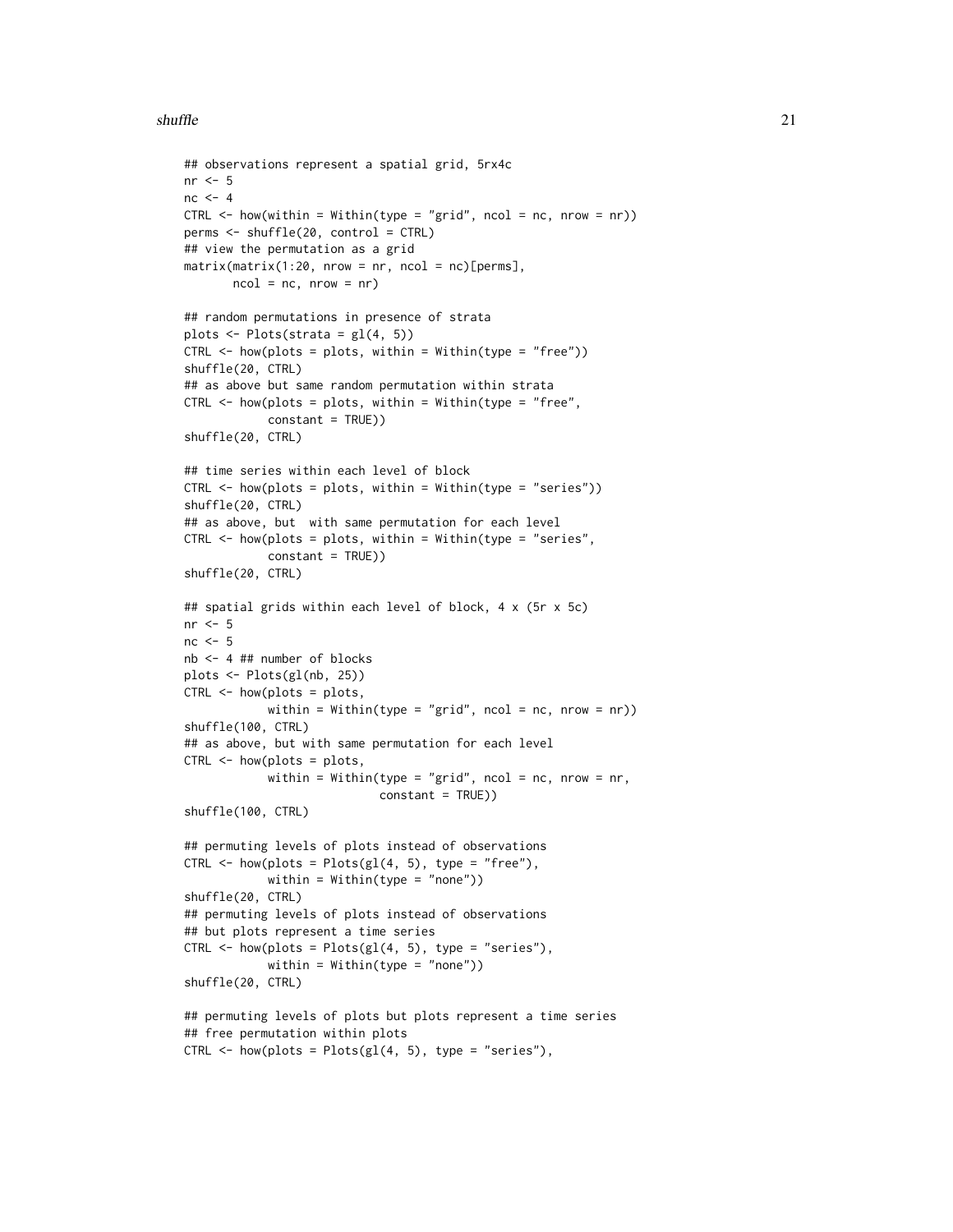```
within = Within(type = "free"))
shuffle(20, CTRL)
## permuting within blocks
grp \leq-gl(2, 10) # 2 groups of 10 samples each
CTRL <- how(blocks = grp)
shuffle(length(grp), control = CTRL)
## Simple function using permute() to assess significance
## of a t.test
pt.test <- function(x, group, control) {
    ## function to calculate t
    t.statistic \leq function(x, y) {
        m \leftarrow length(x)
        n <- length(y)
        ## means and variances, but for speed
        xbar < - mean(x)ybar < - mean(y)xvar \leftarrow var(x)yvar \leftarrow var(y)pooled <- sqrt(((m-1)*xvar + (n-1)*yvar) / (m+n-2))
        (xbar - ybar) / (pooled * sqrt(1/m + 1/n))}
    ## check the control object
    #control <- check(x, control)$control ## FIXME
    ## number of observations
    Nobs \leq nobs(x)## group names
    lev <- names(table(group))
    ## vector to hold results, +1 because of observed t
    t.permu <- numeric(length = control$nperm) + 1
    ## calculate observed t
    t.permu[1] <- t.statistic(x[group == lev[1]], x[group == lev[2]])
    ## generate randomisation distribution of t
    for(i in seq_along(t.permu)) {
        ## return a permutation
        want <- permute(i, Nobs, control)
        ## calculate permuted t
        t.permu[i+1] <- t.statistic(x[want][group == lev[1]],
                                     x[want][group == lev[2]]}
    ## pval from permutation test
    pval <- sum(abs(t.permu) >= abs(t.permu[1])) / (control$nperm + 1)
    ## return value
    return(list(t.stat = t.permu[1], pval = pval))
}
## generate some data with slightly different means
set.seed(1234)
gr1 < -rnorm(20, mean = 9)gr2 < -rnorm(20, mean = 10)dat <- c(gr1, gr2)
## grouping variable
```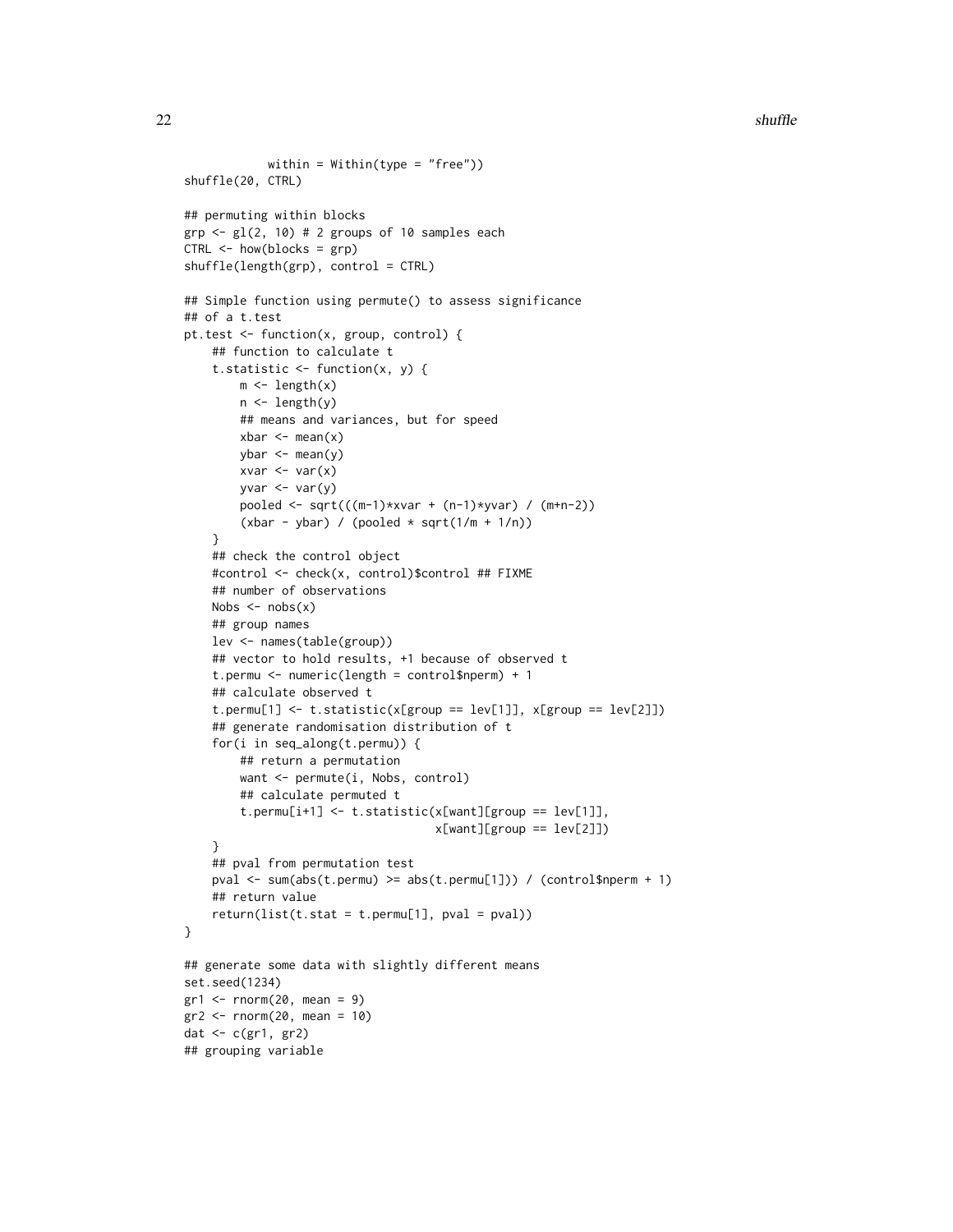# <span id="page-22-0"></span>shuffle-utils 23

```
grp \leftarrow gl(2, 20, labels = paste("Group", 1:2))## create the permutation design
control \leq how(nperm = 999, within = Within(type = "free"))
## perform permutation t test
perm.val <- pt.test(dat, grp, control)
perm.val
## compare perm.val with the p-value from t.test()
t.test(dat \sim grp, var.equal = TRUE)
```
shuffle-utils *Utility functions for unrestricted and restricted permutations*

# Description

Unrestricted and restricted permutations for time series, line transects, spatial grids and blocking factors.

# Usage

```
shuffleFree(x, size)
shuffleSeries(x, mirror = FALSE, start = NULL, flip = NULL)shuffleGrid(nrow, ncol, mirror = FALSE, start.row = NULL,
            start.col = NULL, flip = NULL)
shuffleStrata(strata, type, mirror = FALSE, start = NULL, flip = NULL,
              nrow, ncol, start.row = NULL, start.col = NULL)
```
# Arguments

| $\mathsf{x}$         | vector of indices to permute.                                                                                                                                                                                                                                                      |  |
|----------------------|------------------------------------------------------------------------------------------------------------------------------------------------------------------------------------------------------------------------------------------------------------------------------------|--|
| size                 | number of random permutations required                                                                                                                                                                                                                                             |  |
| mirror               | logical; should mirroring of sequences be allowed?                                                                                                                                                                                                                                 |  |
| start                | integer; the starting point for time series permutations. If missing, a random<br>starting point is determined.                                                                                                                                                                    |  |
| flip                 | logical, length 1 (shuffleseries) or length 2 (shufflegrid); force mirroring<br>of permutation. This will always return the reverse of the computed permuta-<br>tion. For shufflegrid, the first element pertains to flipping rows, the second to<br>flipping columns of the grid. |  |
| nrow, ncol           | numeric; the number of rows and columns in the grid.                                                                                                                                                                                                                               |  |
| start.row, start.col |                                                                                                                                                                                                                                                                                    |  |
|                      | numeric; the starting row and column for the shifted grid permutation. If non<br>supplied, a random starting row and column will be selected.                                                                                                                                      |  |
| strata               | factor; the blocks to permute.                                                                                                                                                                                                                                                     |  |
| type                 | character; the type of permutation used to shuffle the strata. One of "free",<br>"grid" or "series".                                                                                                                                                                               |  |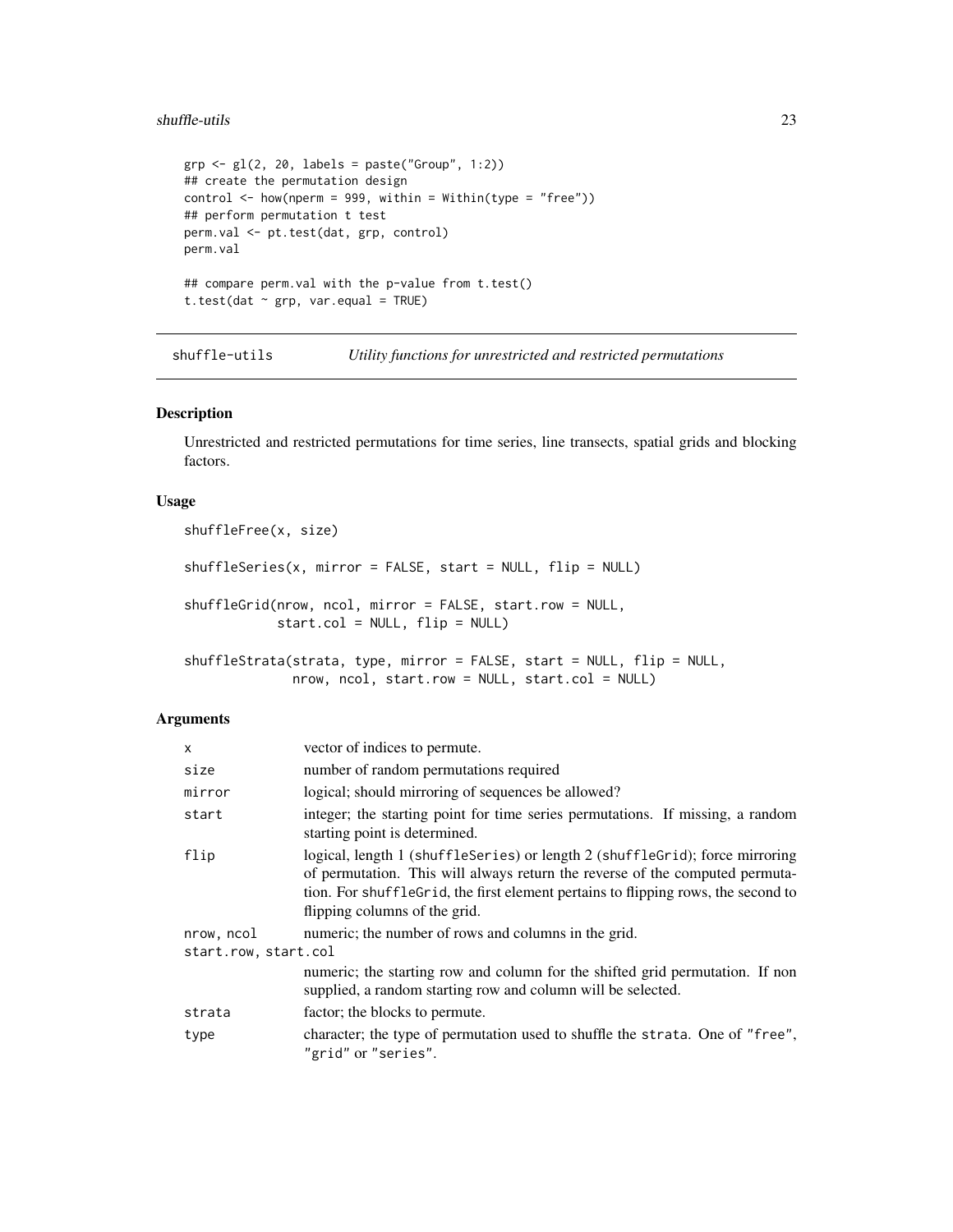# Details

These are developer-level functions for generating permuted indexes from one of several restricted and unrestricted designs.

shuffleFree is a wrapper to code underlying [sample](#page-0-0), but without the extra over head of sanity checks. It is defined as sample.int $(x, size, replace = FALSE)$ . You must arrange for the correct values to be supplied, where x is a vector of indices to sample from, and size is the number of indices to sample. Sampling is done without replacement and without regard to prior probabilities. Argument size is allowed so that one can draw a single observation at random from the indices x. In general use, size would be set equal to length $\{x\}$ .

# Value

A integer vector of permuted indices.

# Author(s)

Gavin Simpson

# See Also

[check](#page-4-2), a utility function for checking permutation scheme described by [how](#page-10-1). [shuffle](#page-18-1) as a useroriented wrapper to these functions.

# Examples

```
set.seed(3)
## draw 1 value at random from the set 1:10
shuffleFree(1:10, 1)
## permute the series 1:10
x \le -1:10shuffleSeries(x) \qquad ## with random starting point
shuffleSeries(x, start = 5L) ## known starting point
shuffleSeries(x, flip = TRUE) ## random start, forced mirror
shuffleSeries(x, mirror = TRUE) ## random start, possibly mirror
## permute a grid of size 3x3
shuffleGrid(3, 3) ## random starting row/col
shuffleGrid(3, 3, start.row = 2,
           start.col = 3) ## with known row/col
shuffleGrid(3, 3, flip = rep(TRUE, 2)) ## random start, forced mirror
```
<span id="page-23-0"></span>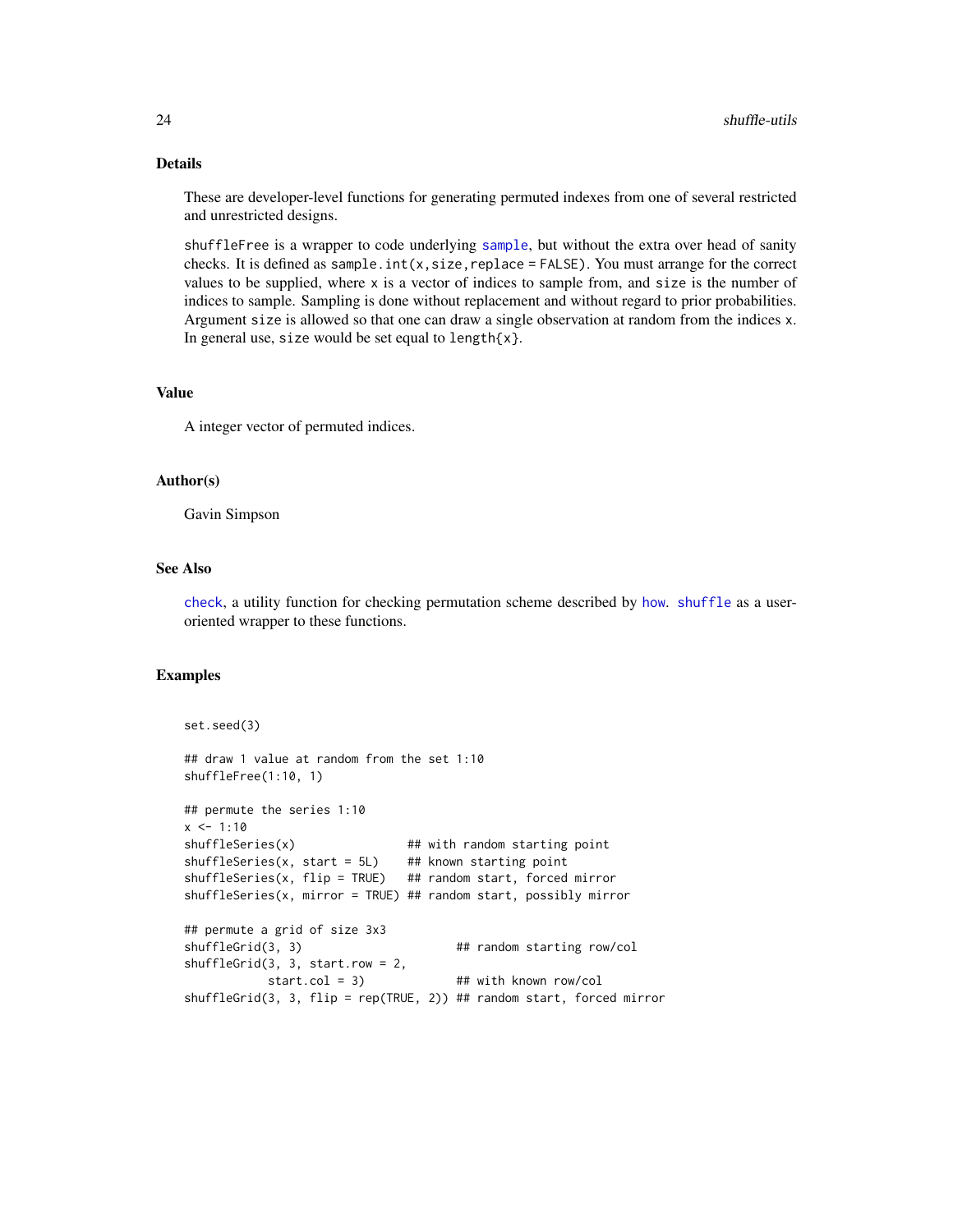<span id="page-24-1"></span><span id="page-24-0"></span>

# Description

shuffleSet returns a set of nset permutations from the specified design. The main purpose of the function is to circumvent the overhead of repeatedly calling [shuffle](#page-18-1) to generate a set of permutations.

#### Usage

```
shuffleSet(n, nset, control = how(), check = TRUE, quietly = FALSE)
```

```
## S3 method for class 'permutationMatrix'
as.matrix(x, \ldots)
```
# Arguments

| n            | numeric; the number of observations in the sample set. May also be any object<br>that nobs knows about; see nobs-methods.                                                                                  |
|--------------|------------------------------------------------------------------------------------------------------------------------------------------------------------------------------------------------------------|
| nset         | numeric; the number of permutations to generate for the set. Can be missing,<br>the default, in which case nset is determined from control.                                                                |
| control      | an object of class "how" describing a valid permutation design.                                                                                                                                            |
| check        | logical; should the design be checked for various problems via function check?<br>The default is to check the design for the stated number of observations and<br>update control accordingly. See Details. |
| quietly      | logical; should messages by suppressed?                                                                                                                                                                    |
| $\mathsf{x}$ | an object of class "permutationMatrix", as returned by shuffleSet.                                                                                                                                         |
| .            | arguments passed to other methods. For the as matrix method only.                                                                                                                                          |

# Details

shuffleSet is designed to generate a set of nset permutation indices over which a function can iterate as part of a permutation test. It is only slightly more efficient than calling [shuffle](#page-18-1) nset times, but it is far more practical than the simpler function because a set of permutations can be worked on by applying a function to the rows of the returned object. This simplifies the function applied, and facilitates the use of parallel processing functions, thus enabling a larger number of permutations to be evaluated in reasonable time.

By default, shuffleSet will check the permutations design following a few simple heuristics. See [check](#page-4-2) for details of these. Whether some of the heuristics are activiated or not can be controlled via [how](#page-10-1), essentialy via its argument minperm. In particular, if there are fewer than minperm permutations, shuffleSet will generate and return all possible permutations, which may differ from the number requested via argument nset.

The check argument to shuffleSet controls whether checking is performed in the permutation design. If you set check = FALSE then exactly nset permutations will be returned. However, do be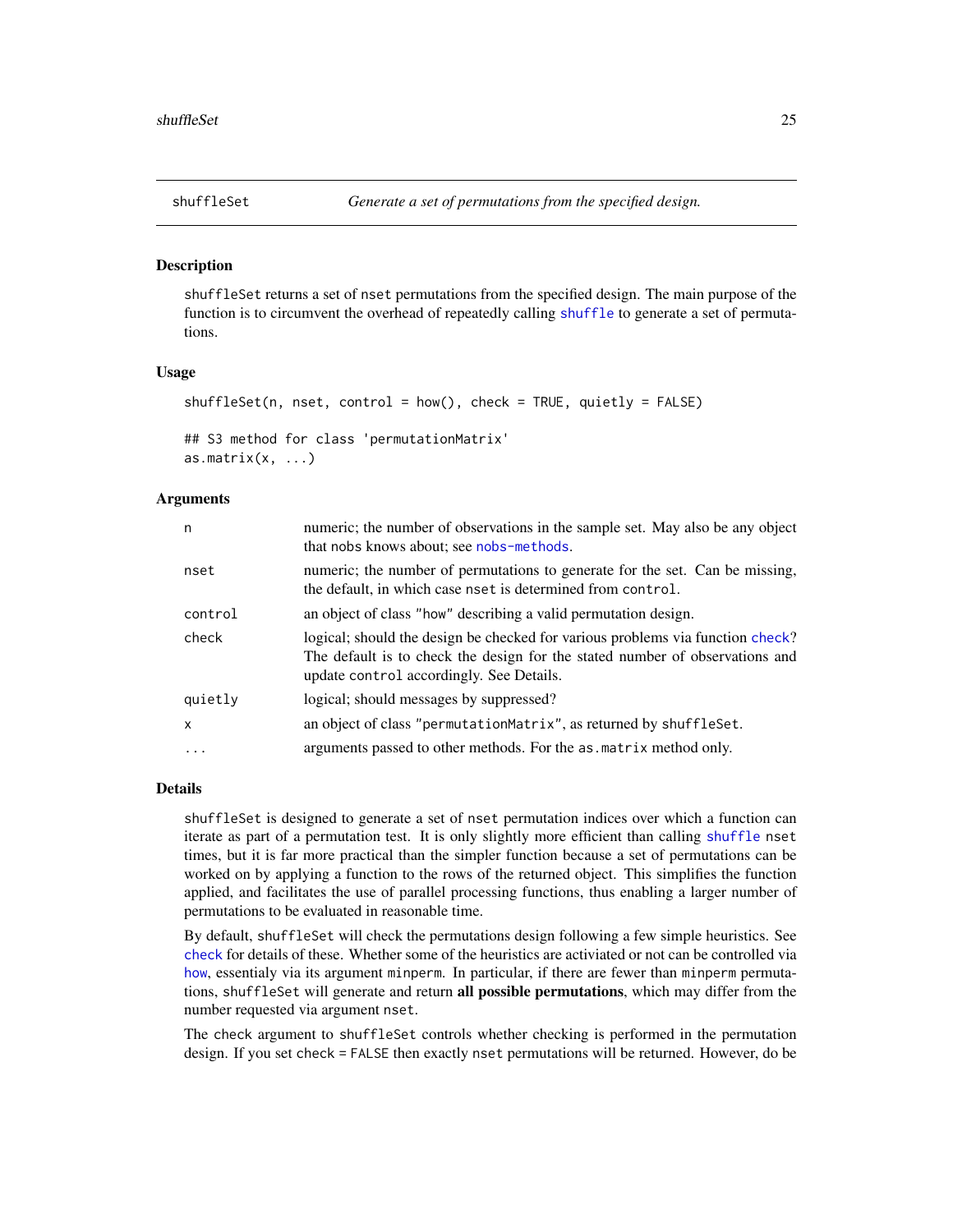<span id="page-25-0"></span>aware that there is no guarantee that the set of permutations returned will be unique, especially so for designs and data sets where there are few possible permutations relative to the number requested.

The as.matrix method sets the control and seed attributes to NULL and removes the "permutationMatrix" class, resulting in a standard matrix object.

### Value

Returns a matrix of permutations, where each row is a separate permutation. As such, the returned matrix has nset rows and n columns.

# Author(s)

Gavin L. Simpson

# References

shuffleSet() is modelled after the permutation schemes of Canoco 3.1 (ter Braak, 1990); see also Besag & Clifford (1989).

Besag, J. and Clifford, P. (1989) Generalized Monte Carlo significance tests. *Biometrika* 76; 633– 642.

ter Braak, C. J. F. (1990). *Update notes: CANOCO version 3.1*. Wageningen: Agricultural Mathematics Group. (UR).

# See Also

See [shuffle](#page-18-1) for generating a single permutation, and [how](#page-10-1) for setting up permutation designs.

# Examples

```
set.seed(1)
## simple random permutations, 5 permutations in set
shuffleSet(n = 10, nset = 5)
## series random permutations, 5 permutations in set
shuffleSet(10, 5, how(within = Within(type = "series")))
## series random permutations, 10 permutations in set,
## with possible mirroring
CTRL \leq -how(within = Within(type = "series", mirror = TRUE))shuffleSet(10, 10, CTRL)
## Permuting strata
## 4 groups of 5 observations
CTRL < - \hbox{how}(within = Within(type = "none"),plots = Plots(strata = gl(4,5), type = "free")shuffleSet(20, 10, control = CTRL)
## 10 random permutations in presence of Plot-level strata
plotStrata <- Plots(strata = gl(4,5))
```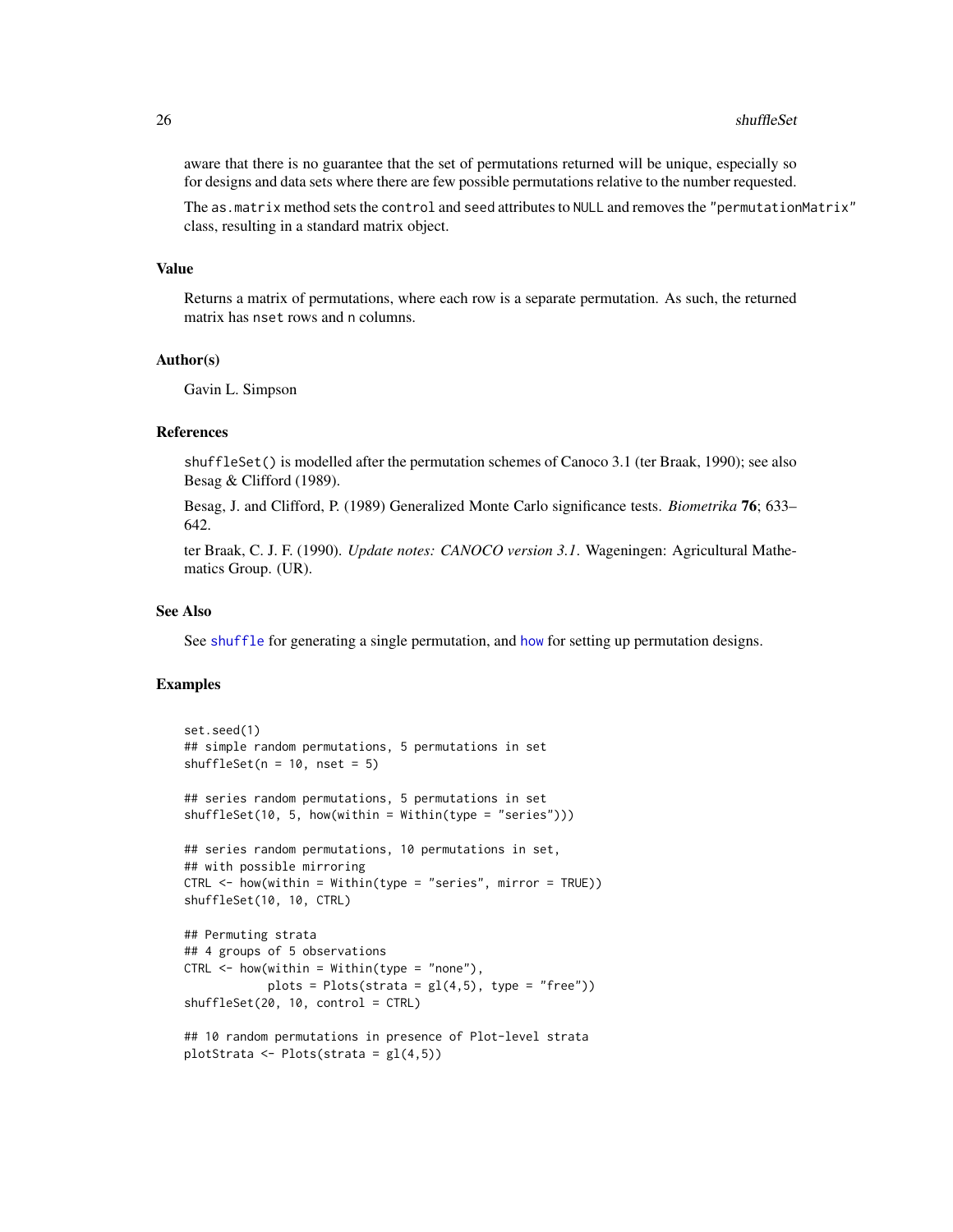#### shuffleSet 27

```
CTRL <- how(plots = plotStrata,
           within = Within(type = "free"))
numPerms(20, control = CTRL)
shuffleSet(20, 10, control = CTRL)
## as above but same random permutation within Plot-level strata
CTRL <- how(plots = plotStrata,
           within = Within(type = "free", constant = TRUE))
numPerms(20, control = CTRL)
shuffleSet(20, 10, CTRL) ## check this.
## time series within each level of Plot strata
CTRL <- how(plots = plotStrata,
            within = Within(type = "series"))
shuffleSet(20, 10, CTRL)
## as above, but with same permutation for each Plot-level stratum
CTRL <- how(plots = plotStrata,
            within = Within(type = "series", constant = TRUE))
shuffleSet(20, 10, CTRL)
```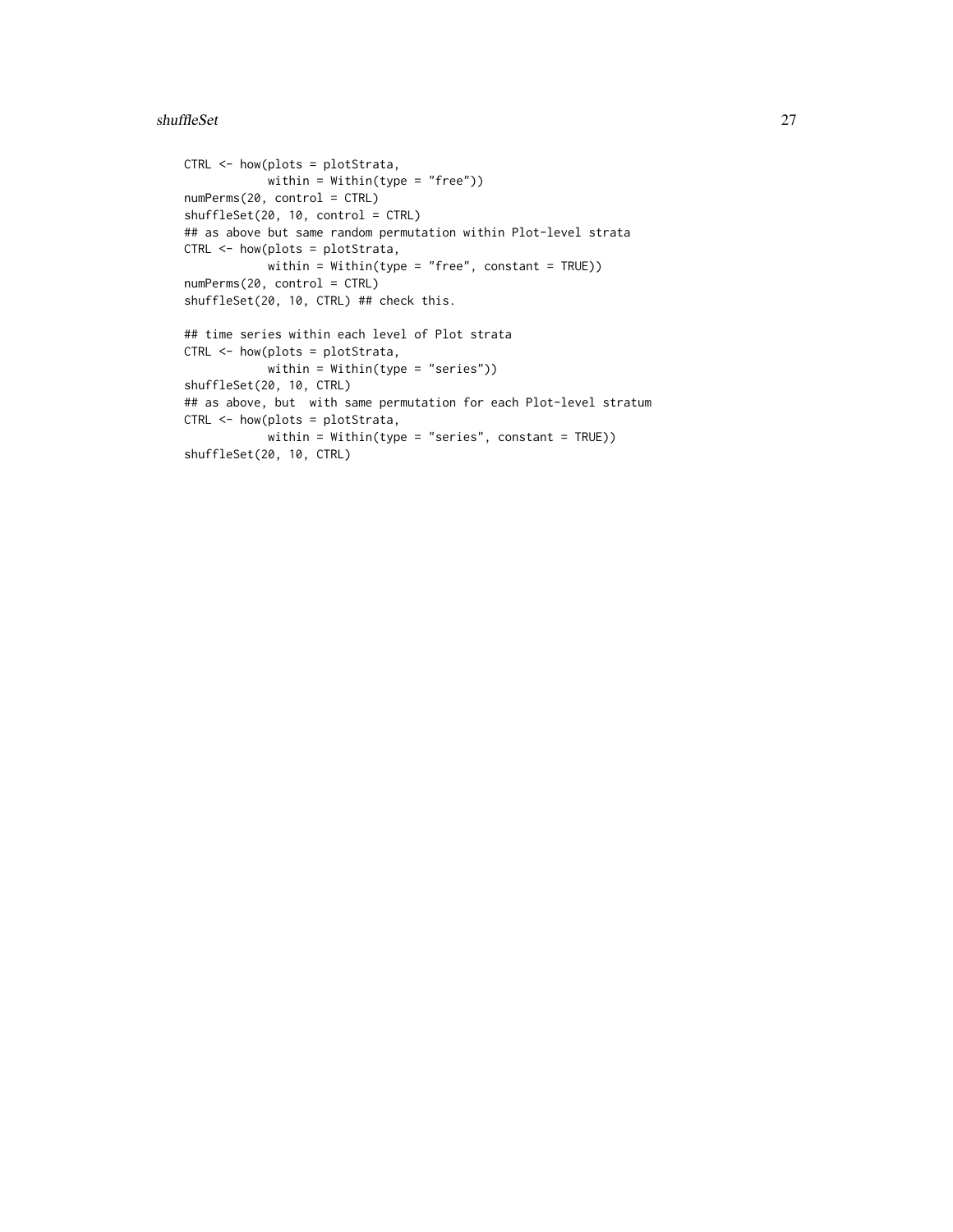# <span id="page-27-0"></span>**Index**

∗ datasets jackal, [13](#page-12-0) ∗ design check, [5](#page-4-0) shuffle, [19](#page-18-0) shuffle-utils, [23](#page-22-0) shuffleSet, [25](#page-24-0) ∗ htest shuffle, [19](#page-18-0) shuffle-utils, [23](#page-22-0) shuffleSet, [25](#page-24-0) ∗ methods check, [5](#page-4-0) get-methods, [8](#page-7-0) set-methods, [18](#page-17-0) ∗ utilities check, [5](#page-4-0) ∗ utils get-methods, [8](#page-7-0) how, [11](#page-10-0) set-methods, [18](#page-17-0) allFree *(*allUtils*)*, [4](#page-3-0) allGrid *(*allUtils*)*, [4](#page-3-0) allPerms, [2,](#page-1-0) *[4,](#page-3-0) [5](#page-4-0)*, *[12](#page-11-0)* allSeries *(*allUtils*)*, [4](#page-3-0) allStrata *(*allUtils*)*, [4](#page-3-0) allUtils, [4](#page-3-0) as.allPerms *(*allPerms*)*, [2](#page-1-0) as.matrix, *[2](#page-1-0)* as.matrix.allPerms *(*allPerms*)*, [2](#page-1-0) as.matrix.permutationMatrix *(*shuffleSet*)*, [25](#page-24-0)

```
Blocks (how), 11
```
check, [5,](#page-4-0) *[11](#page-10-0)*, *[13](#page-12-0)*, *[19,](#page-18-0) [20](#page-19-0)*, *[24,](#page-23-0) [25](#page-24-0)*

get-methods, [8](#page-7-0) getAllperms *(*get-methods*)*, [8](#page-7-0) getBlocks *(*get-methods*)*, [8](#page-7-0) getCol *(*get-methods*)*, [8](#page-7-0) getComplete *(*get-methods*)*, [8](#page-7-0) getConstant *(*get-methods*)*, [8](#page-7-0) getControl *(*get-methods*)*, [8](#page-7-0) getDim *(*get-methods*)*, [8](#page-7-0) getHow *(*get-methods*)*, [8](#page-7-0) getMake *(*get-methods*)*, [8](#page-7-0) getMaxperm *(*get-methods*)*, [8](#page-7-0) getMinperm *(*get-methods*)*, [8](#page-7-0) getMirror *(*get-methods*)*, [8](#page-7-0) getNperm *(*get-methods*)*, [8](#page-7-0) getObserved *(*get-methods*)*, [8](#page-7-0) getPlots, *[19](#page-18-0)* getPlots *(*get-methods*)*, [8](#page-7-0) getRow *(*get-methods*)*, [8](#page-7-0) getStrata *(*get-methods*)*, [8](#page-7-0) getType *(*get-methods*)*, [8](#page-7-0) getWithin, *[19](#page-18-0)* getWithin *(*get-methods*)*, [8](#page-7-0)

how, *[2](#page-1-0)*, *[4–](#page-3-0)[6](#page-5-0)*, *[8](#page-7-0)*, *[10,](#page-9-0) [11](#page-10-0)*, [11,](#page-10-0) *[16](#page-15-0)[–20](#page-19-0)*, *[24](#page-23-0)[–26](#page-25-0)*

jackal, [13](#page-12-0)

nobs, *[14](#page-13-0)*, *[16,](#page-15-0) [17](#page-16-0)* nobs-methods, [14](#page-13-0) nobs.character *(*nobs-methods*)*, [14](#page-13-0) nobs.data.frame *(*nobs-methods*)*, [14](#page-13-0) nobs.factor *(*nobs-methods*)*, [14](#page-13-0) nobs.integer *(*nobs-methods*)*, [14](#page-13-0) nobs.matrix *(*nobs-methods*)*, [14](#page-13-0) nobs.numeric *(*nobs-methods*)*, [14](#page-13-0) numPerms, *[5](#page-4-0)*, [16](#page-15-0)

```
permute (shuffle), 19
Plots, 19
Plots (how), 11
print, 3
print.allPerms (allPerms), 2
```